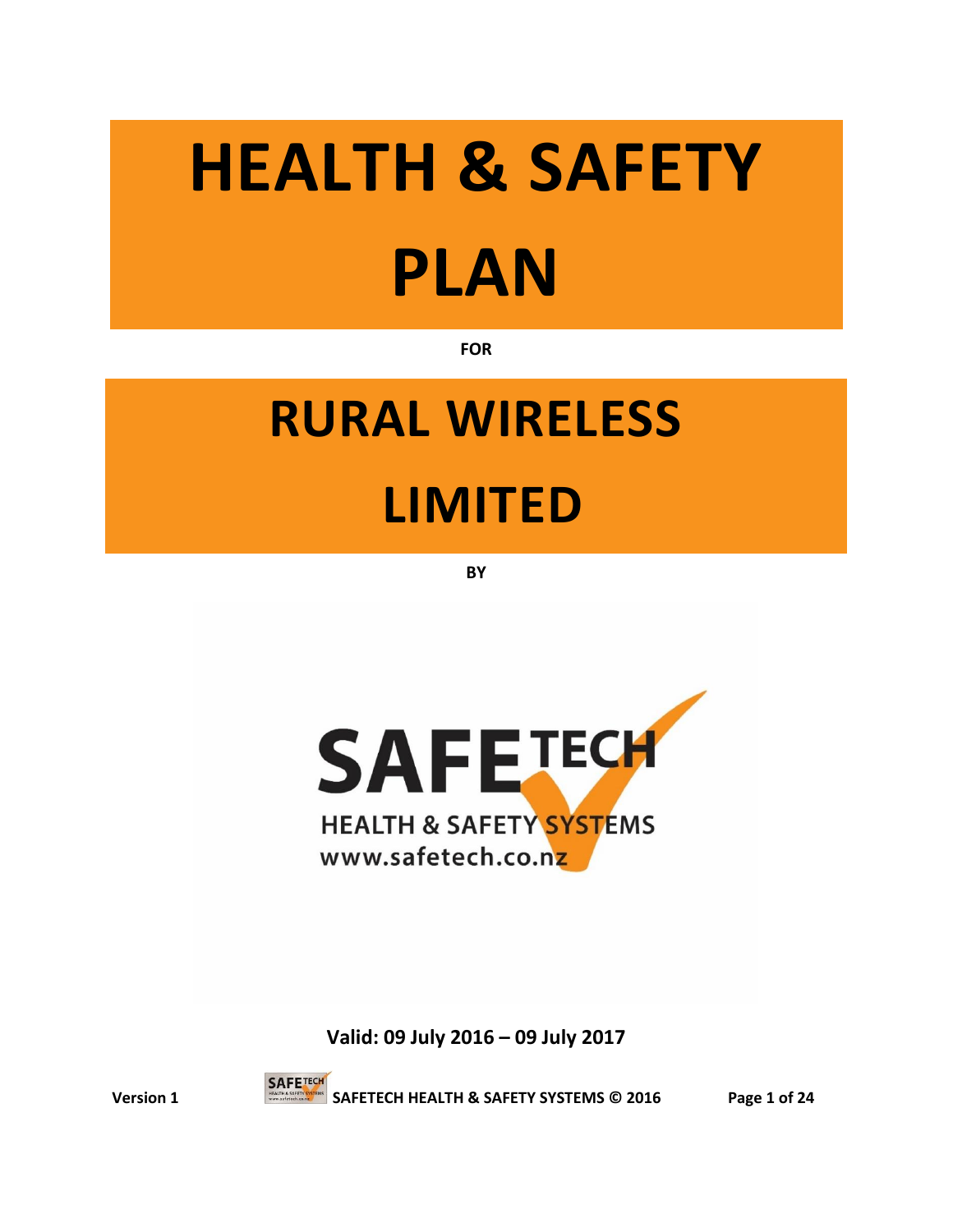# **TABLE OF CONTENTS**

#### **PART ONE**

| $\mathbf 1$    | Introduction                                 | 4                                    |                |
|----------------|----------------------------------------------|--------------------------------------|----------------|
| $\overline{2}$ | Statement of Intent                          | 4                                    |                |
| 3              | <b>Rural Wireless Limited Obligations</b>    | 5                                    |                |
| 4              | Workers/Volunteers                           |                                      | 6              |
| 5              | Ensuring Workers/Volunteers are fit for Work |                                      | $\overline{7}$ |
| 6              | <b>Visitors &amp; Contractors</b>            | 8                                    |                |
| 7              | Duties to Identify & Manage Hazards          |                                      | 9              |
| 8              | <b>Hazard Reporting</b>                      |                                      | 10             |
| 9              | <b>Emergency Procedures</b>                  | 10                                   |                |
| 10             | <b>Accident Reporting</b>                    |                                      | 11             |
| 11             | Accident Notification & Investigation        |                                      | 11             |
| 12             | Meetings                                     |                                      | 12             |
| 13             | Chemicals                                    |                                      | 13             |
| 14             | Definitions                                  |                                      | 14             |
| 15             | <b>Environmental Conservation Policy</b>     |                                      | 16             |
|                | <b>PART TWO</b>                              |                                      |                |
|                | Schedule 1                                   | Descriptions                         | 17             |
|                | Schedule 2                                   | SOPs - Standard Operating Procedures | 23             |
|                | <b>PART THREE</b>                            |                                      |                |
|                | Forms                                        |                                      |                |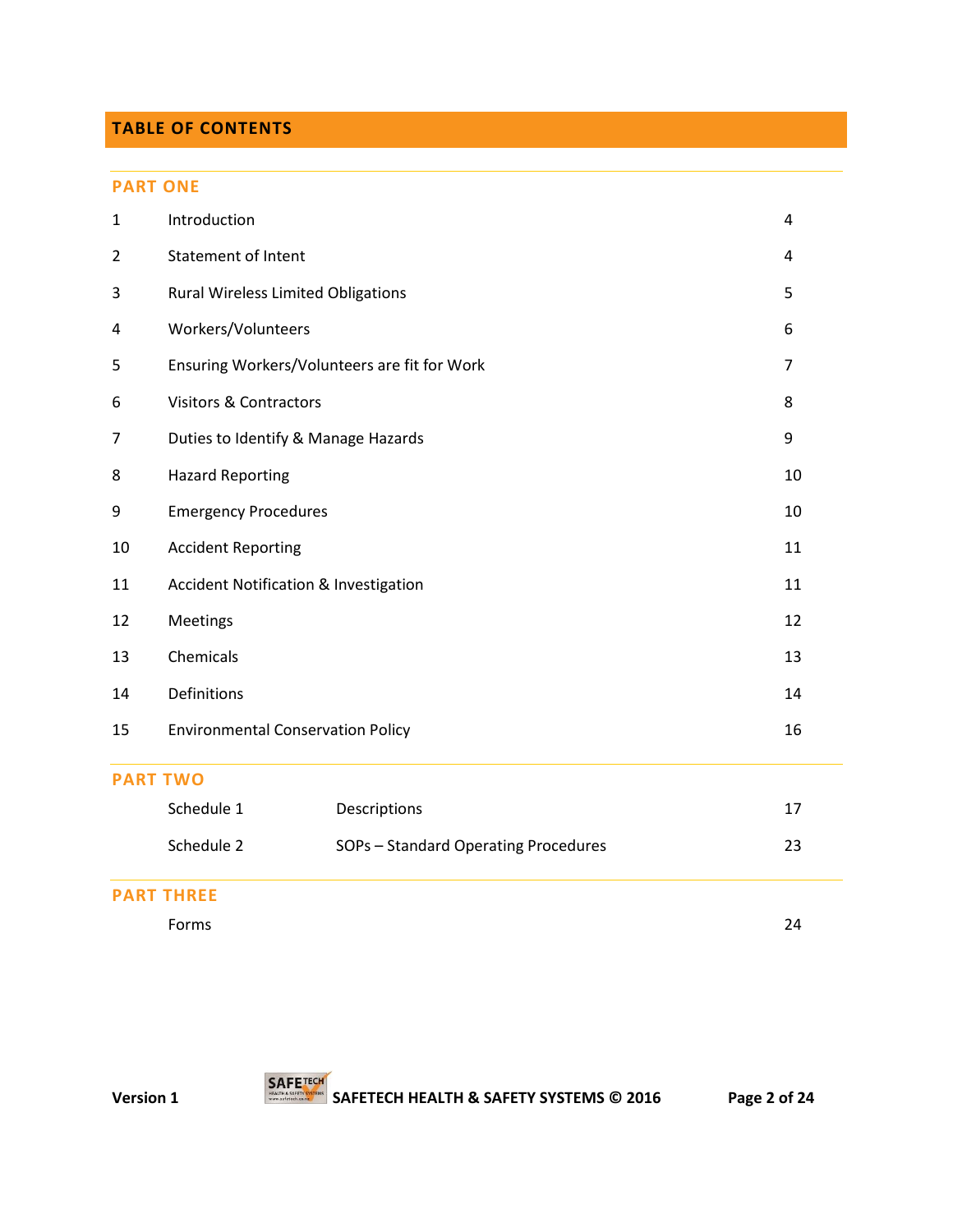#### **DISCLAIMER**

*While all professional care has been taken in the preparation and production of this Health and Safety Programme, neither SafeTech Health & Safety Systems nor any consultant of SafeTech Health & Safety Systems nor any person acting on behalf of and with the approval of SafeTech Health & Safety Systems can be held responsible or liable for any action, suit, claim or prosecution that may arise from the use and/or application of these documents or their contents. This plan may not be used for any purposes other than those agreed. It may not be distributed, sold, copied, published or provided to any person or organisation without the express written permission of SafeTech Health & Safety Systems.*

#### **NOTES**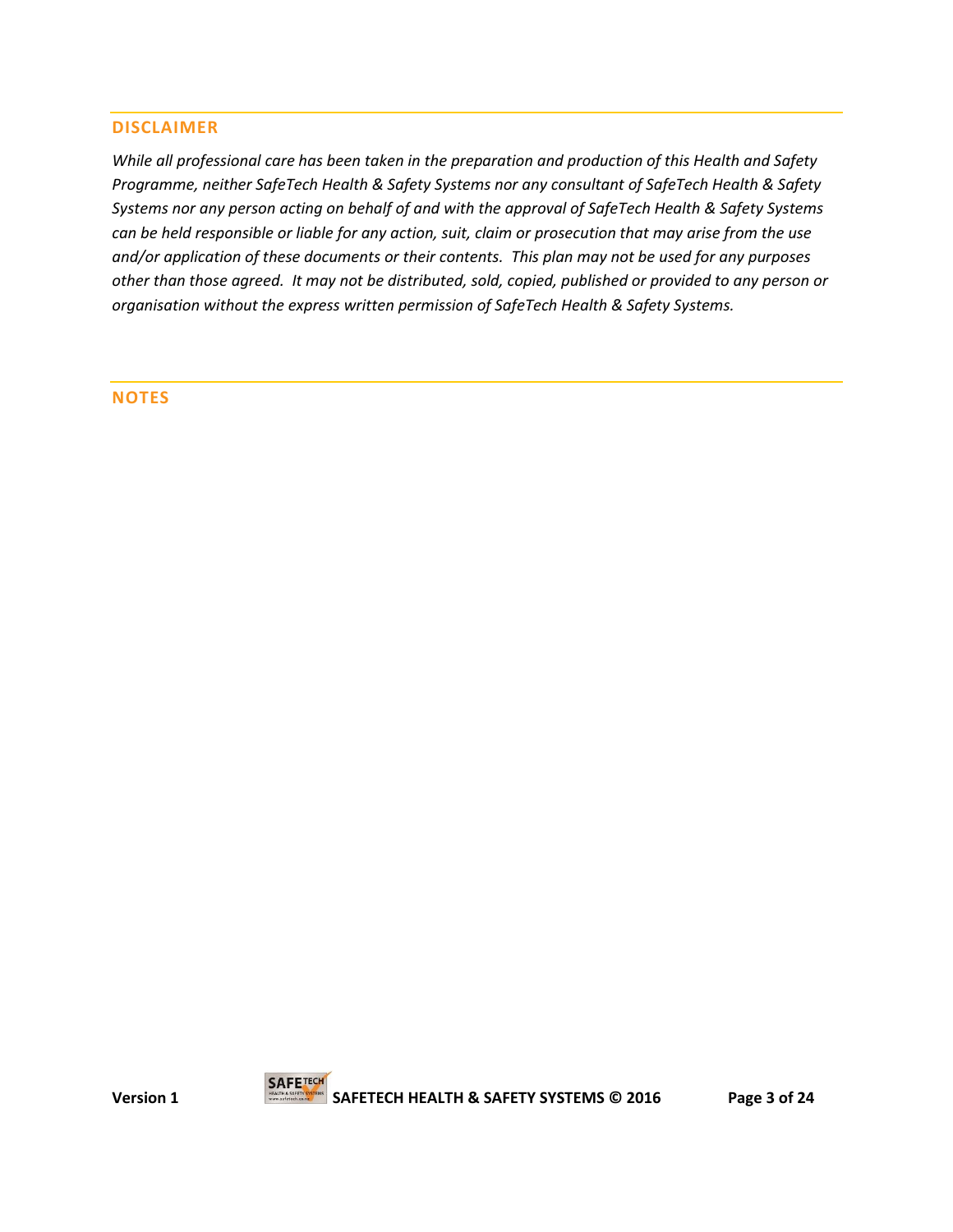#### **PART ONE**

#### **1 INTRODUCTION**

Rural Wireless Limited provides rural broadband services across the Manawatu and Central North Island areas. Located in Feilding and run by Managing Director Peter Beitchef, Rural Wireless Limited installs and provides technical support to its customers.

Rural Wireless Limited employs contractors and primarily works off site at various locations.

# **2 STATEMENT OF INTENT**

Rural Wireless Limited's worksite will be safe and healthy and committed to protecting workers, volunteers and third parties from injury as they go about their work. This means taking all reasonably practicable steps to meet obligations under The Health and Safety at Work Act 2015 (HSW Act), and any other health and safety legislation. This policy statement records their commitment to meet all legal obligations and provides an explanation of the actions they will take to ensure they do so.

This Safety Plan, and the resources contained in the SafeTech Health & Safety Systems pack, are available to all workers, volunteers and third parties.

The plan deals with the following topics:

- **K** Rural Wireless Limited's obligations, the involvement of ourselves and any workers/volunteers and our duties to train them
- $\checkmark$  Rural Wireless Limited's obligations to visitors
- $\checkmark$  Hazard identification and management
- $\checkmark$  Accident notification and investigation
- $\checkmark$  Accident reporting
- $\checkmark$  Obligations of workers, volunteers and third parties
- ◆ Contractor Health & Safety Obligations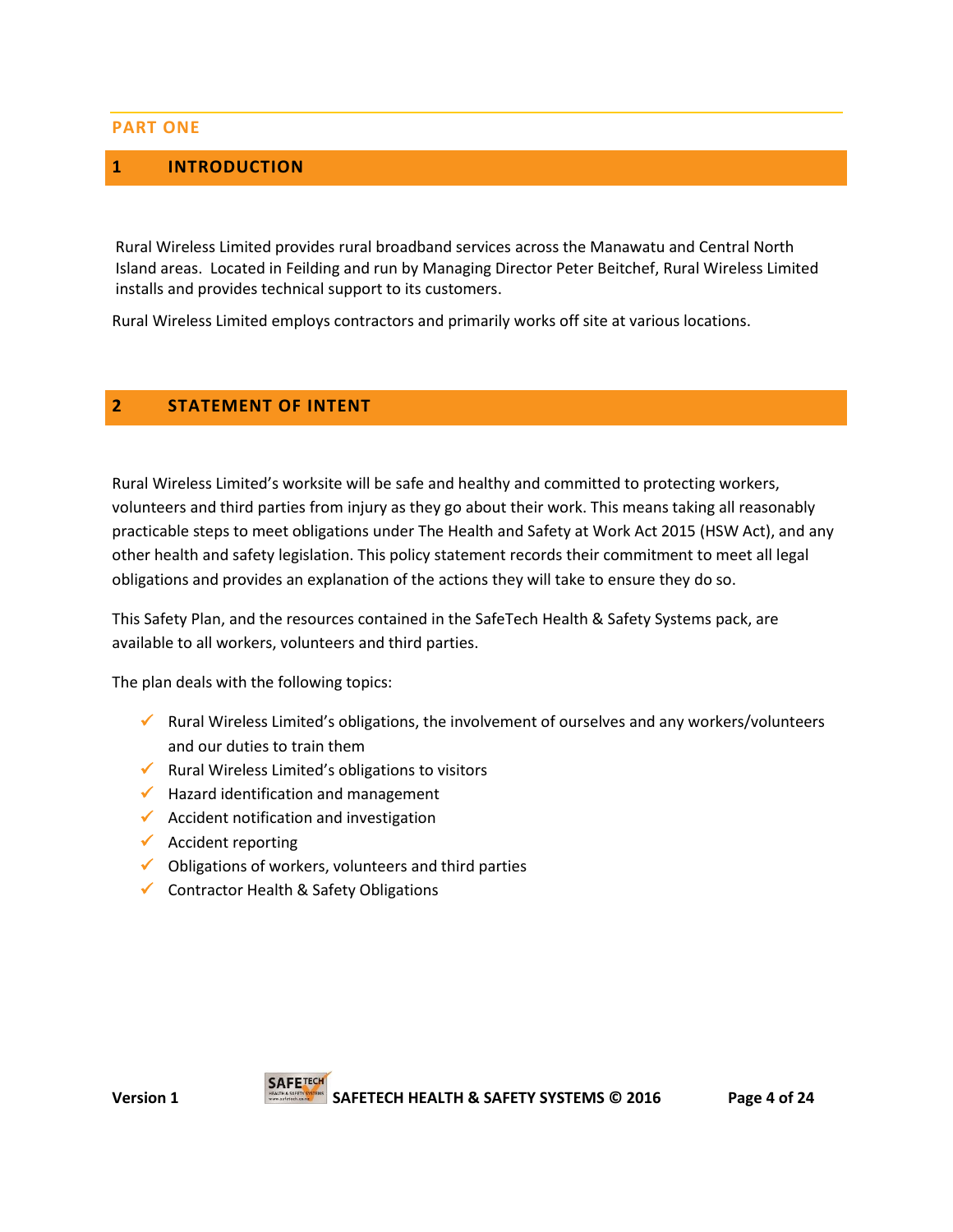# **3 RURAL WIRELESS LIMITED OBLIGATIONS**

The following is a summary of the main legal obligations contained in the Health and Safety at Work Act 2015. Definitions of relevant terms contained in the Act are also included.

*Every employer and principal must comply with health and safety legislation. You are legally required to protect employees (including contractors) and any other person who enters your place of work.*

*As an employer or principal you are required to take all reasonably practicable steps to make the workplace safe.*

*The most important part of this process involves the creation and use of a system that identifies and manages significant hazards.*

*Management of significant hazards involves taking all reasonably practicable steps to eliminate or minimise those hazards.* 

*Employers and principals are also required to take all reasonably practicable steps to provide staff training and supervision. Staff must be made aware of potential hazards and there must be a system for dealing with any emergencies that occur at work.*

*Employers and principals are also required to take all reasonably practicable steps to provide staff training and supervision. Staff must be made aware of potential hazards and there must be a system for dealing with any emergencies that occur at work.*

*Employers and principals must notify WorkSafe of incidents involving serious harm.*

*Contractors are legally required to inform their employer or principal of any hazards that arise from their work. Contractors should ensure they have received all necessary health and safety information from the employer or principal.*

#### *Principals cannot contract out of health and safety obligations.*

Rural Wireless Limited understands the need to take all reasonably practicable steps to ensure the safety of all workers/volunteers and contractors. Rural Wireless Limited will:

- Strive to provide and maintain a safe working environment for workers/volunteers and contractors
- **Ensure that any plant, machinery and equipment is maintained and suitable for use**
- $\checkmark$  Strive to remove or minimise any potential hazard that may arise

**Version 1 SAFETECH HEALTH & SAFETY SYSTEMS © 2016 Page 5 of 24**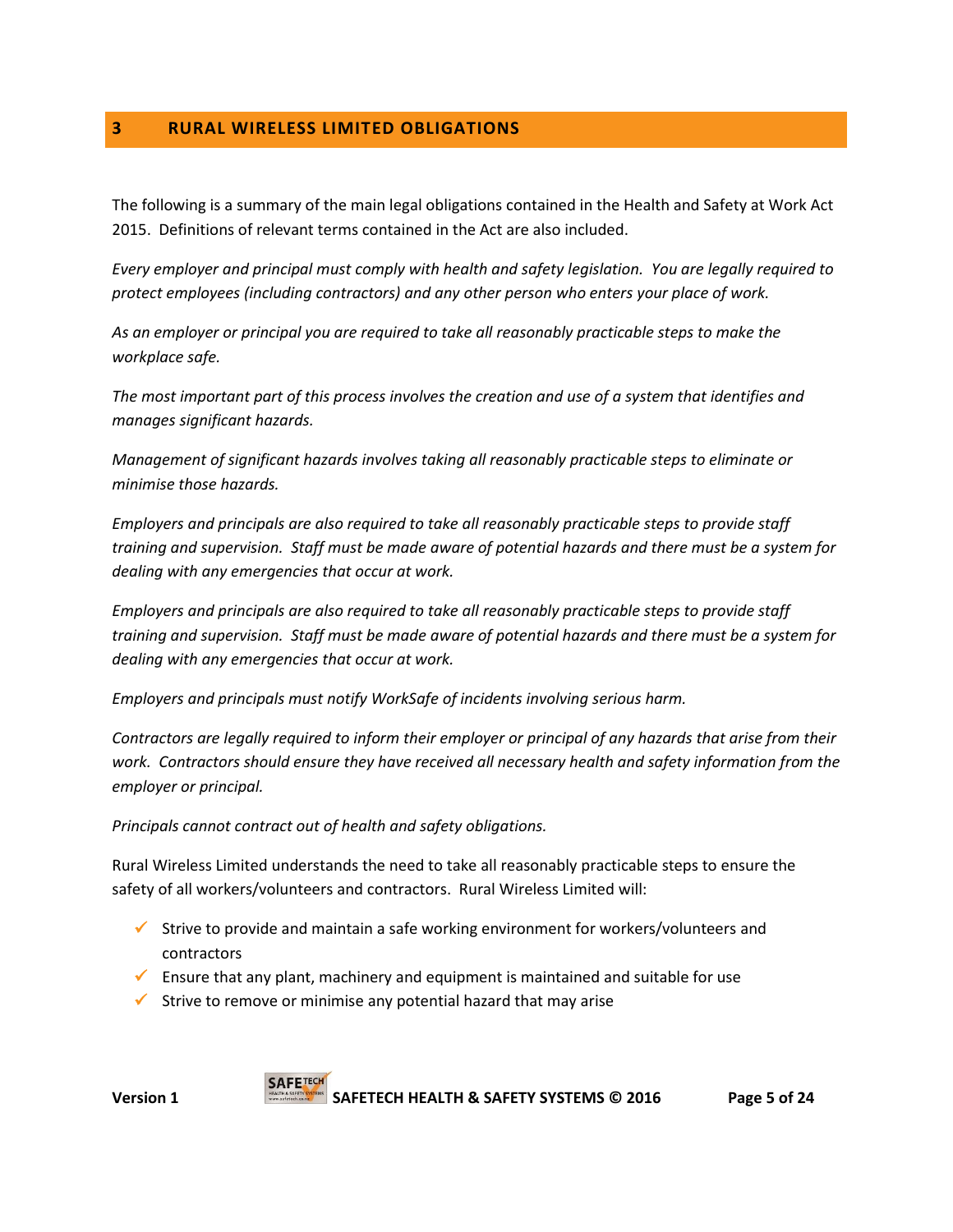- Ensure that there are appropriate procedures to deal with emergencies that could arise while workers/volunteers are working
- $\checkmark$  Ensure that all workers/volunteers understand their health and safety obligations, including understanding the appropriate practices and procedures to minimise any risk
- $\checkmark$  Ensure written records are kept and maintained

This policy will be reviewed: 09 July 2017

Signed by: \_\_\_\_\_\_\_\_\_\_\_\_\_\_\_\_\_\_\_\_\_\_\_\_\_\_\_\_\_\_\_\_ Date: \_\_\_\_\_\_\_\_\_\_\_\_\_\_\_\_\_\_\_\_\_\_\_\_\_\_\_\_\_\_\_\_

# **4 WORKERS/VOLUNTEERS**

Rural Wireless Limited will ensure that all workers/volunteers understand their responsibilities and have the knowledge to carry out their duties safely, without injury to themselves or others. It will ensure that they observe safety regulations and rules to keep the environment safe.

By:

- $\checkmark$  Providing job descriptions, induction and training as appropriate.
- $\checkmark$  Safety briefing participation. Emergency information, hazard identification, wearing of PPE as instructed.
- $\checkmark$  Safety Briefing Job Task Analysis Worksheet (Forms 7) Step by step hazard identification at the beginning of a job.
- Reporting any Accident, Incident and/or Improvements to the supervisor and/or by recording on the Accident/Incident/Improvement Form (Forms - 3).
- Emphasis on own safety, safety for others and management of third parties by being aware, and if necessary, escorting others to the supervisor and/or a safer location.
- $\checkmark$  We will ensure observation of the safety regulations and rules which keeps the Environment safe.

We are aware that non-compliance with these obligations carries the possibility of prosecution by the government authorities responsible for the Act.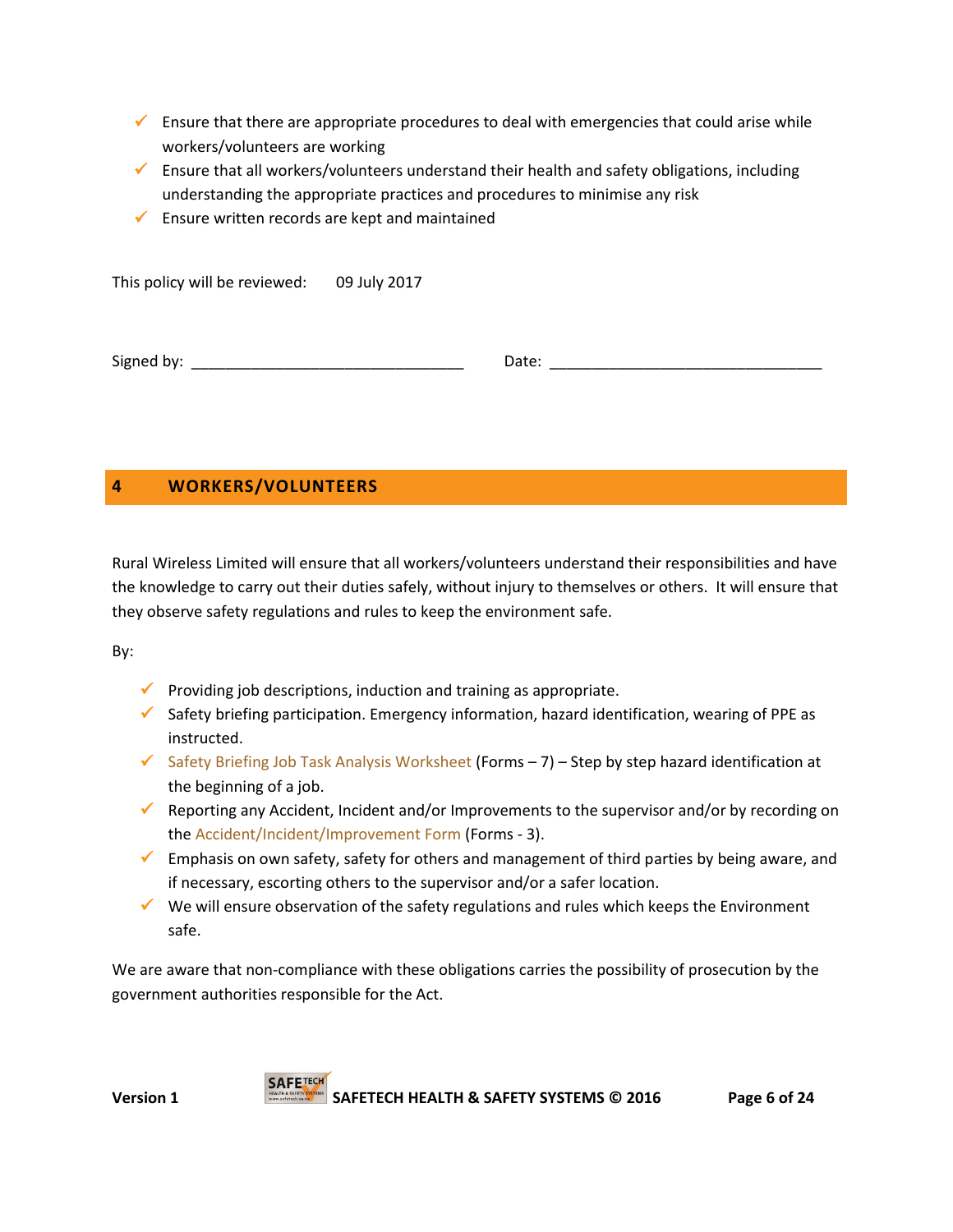We understand that effective management of health and safety issues will be best achieved through cooperation and in partnership with our employees. We acknowledge that any workers/volunteers will often have relevant knowledge and expertise, and therefore the ability to contribute to making the worksite safer and will provide the appropriate opportunities for any workers/volunteers to participate effectively. These include taking part in Safety Briefings filling in Accident/Incident/Improvement Forms (Forms – 3) and through verbal communications however informal.

# **5 ENSURING WORKERS/VOLUNTEERS ARE FIT FOR WORK**

We want a safe environment while working at our site. This means cooperating fully with any workers/volunteers in ensuring that they are appropriately trained or supervised.

Any workers/volunteers must be fit for the work required, as allowing an unfit worker/volunteer to work can be unsafe. We will verbally consult with all workers/volunteers to ensure that they are fit for the job, and stand down those who are not. Factors that can influence fitness to work may include:

- $\checkmark$  Fatigue
- $\checkmark$  Dehydration
- $\checkmark$  Sunstroke
- $\checkmark$  Emotional Issues
- $\checkmark$  Alcohol and/or Drugs

We understand we have specific responsibilities to train and supervise anyone assisting us on the worksite. We also have the responsibility to;

- Inform workers/volunteers about the hazards of the work, and how to keep safe
- $\checkmark$  Ensure workers/volunteers are supervised by a skilled person until they are competent to carry out the work without risk to his or her safety
- $\checkmark$  Ensure that operators of machinery are properly trained
- $\checkmark$  Ensure that workers/volunteers are wearing the appropriate protective clothing
- Involve workers/volunteers in the development of improving health and safety procedures
- Records will be kept of training informal and formal. Staff Health & Safety Induction Record (Forms - 12) and Staff Training Record (Forms - 13).

When we train/brief workers/volunteers the following matters will be covered:

**SAFETECH Version 1 SAFETECH HEALTH & SAFETY SYSTEMS © 2016 Page 7 of 24**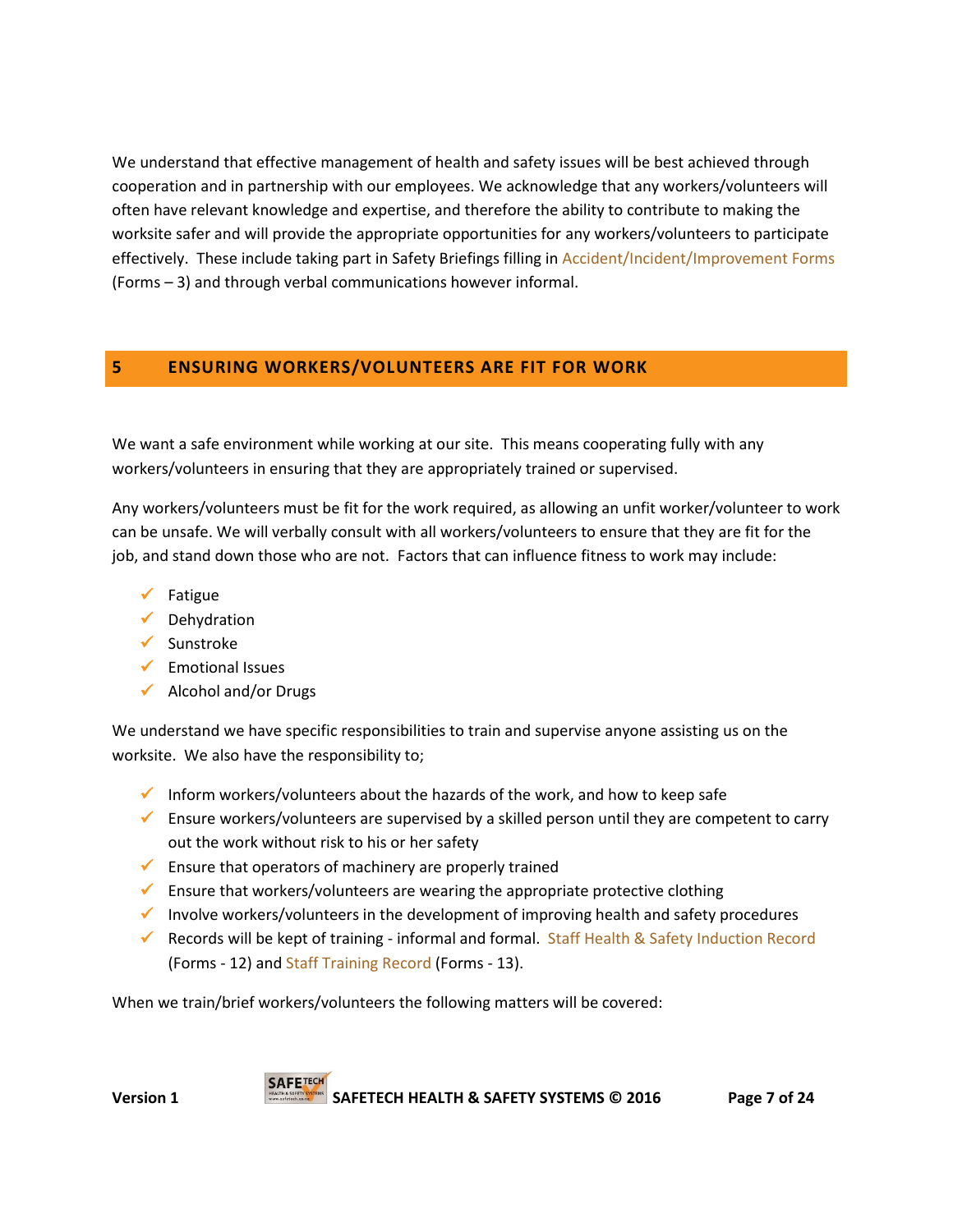- $\checkmark$  What the work involves
- $\checkmark$  Correct work methods to be used
- $\checkmark$  Dangers and how to avoid them
- $\checkmark$  Emergency procedures
- $\checkmark$  General safety
- $\checkmark$  PPE

# **6 VISITORS AND CONTRACTORS**

We have a duty of care to inform any visitors to the worksite of the possible hazards. Visitors who do not comply will be escorted from the site. All visitors are required to register upon arrival using Visitors Sign-In Form (Forms - 8) and Visitors Sign-In Emergency Procedures (Forms - 9).

#### **CONTRACTORS**

Contractors must provide a copy of their own Health & Safety Plan and procedures. This is to be held on file and noted in the Contractor Health & Safety Plans Record Form (Forms - 6) and the Hazards and Controls added to Rural Wireless Limited's significant Hazard Register.

If a contractor does not have his own policy the Contractor must comply with Rural Wireless Limited's Health & Safety Plan. This ensures all contracting staff will receive the necessary Health & Safety Information via this Manual and -

- $\checkmark$  Induction including Safety Rules (Forms 16).
- Safety Briefing Job Task Analysis Worksheet and Safety Briefing Form (Forms 7) to be signed by the Contractor and contracting staff. I.e. Hazard Identification and Controls participating in controlling hazards they may bring to the worksite. This could mean controls such as signage, PPE, isolating tape and/or cones, their area of work. The obligations regarding Emergency Procedures etc. are the same as for all workers on the site.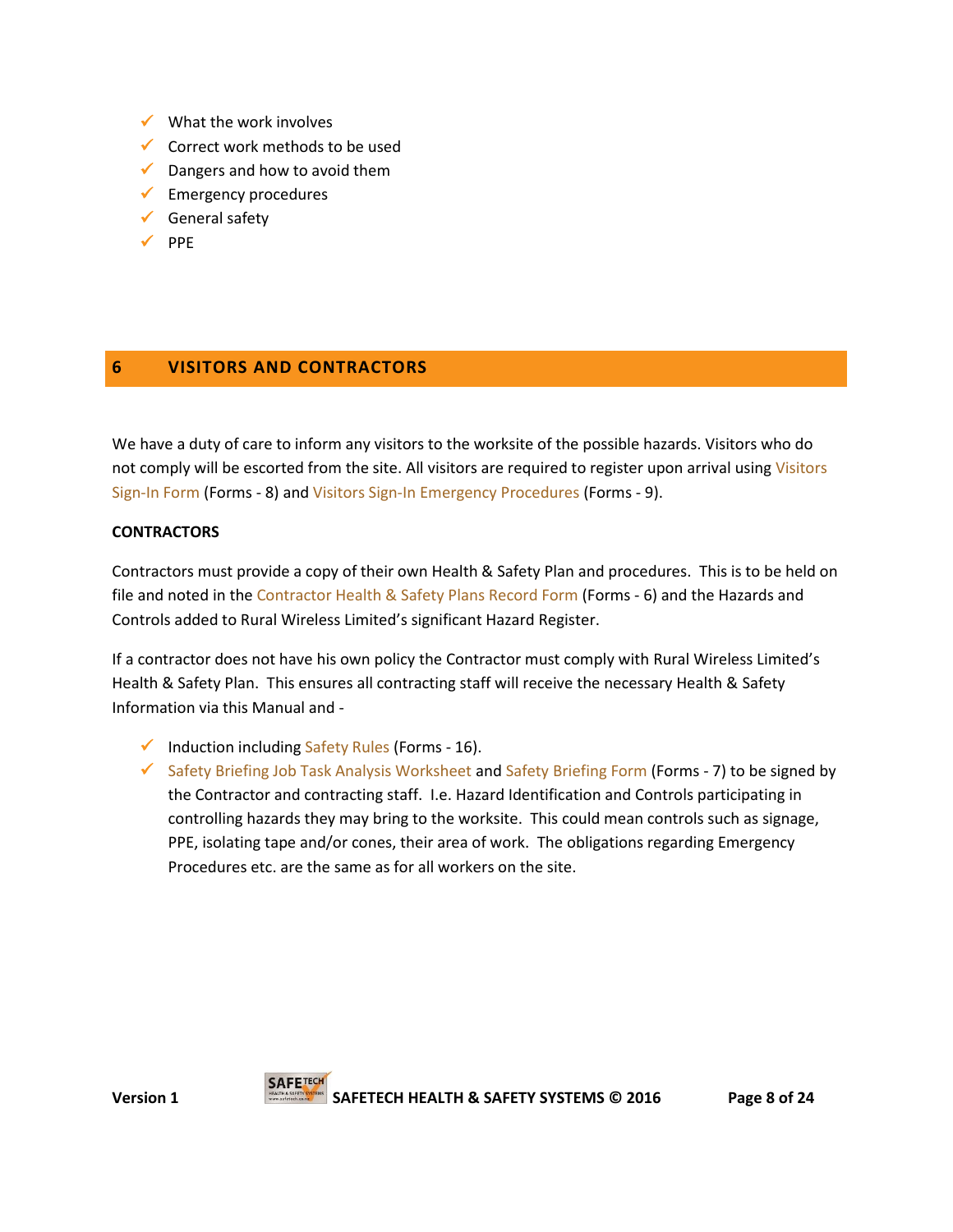# **7 DUTIES TO IDENTIFY AND MANAGE HAZARDS**

We have a duty to identify present and potential hazards at the worksite. We need to at the best of our knowledge eliminate or minimise identified hazards to keep ourselves and any workers/volunteers safe while working. We can also show the appropriate SOP from the SafeTech Health & Safety Systems Pack.

Hazard Identification is a major component of our Health & Safety Programme.

We will use one or more of the following methods to identify significant hazards prior to the commencement of any work.

#### **SITE ANALYSIS**

Prior to the commencement of each job we will note any hazards on to the Hazard Identification Work Sheet (Forms - 2). Having referred to the Hazard Identification Work Sheet (Forms -2) and using our experience and knowledge we will survey the worksite for any significant hazards, and the Safety Briefing Job Task Analysis Worksheet (Forms -7) shall then be completed.

#### **AUDITS**

At regular intervals (weekly, monthly, as appropriate) we will carry out regular visual inspections of the worksites. We will use the Hazard Identification Work Sheet (Forms - 2) to ensure that all significant hazards have been identified. All inspections will be recorded in the Hazard Register (Forms - 1). These hazards will be on the agenda at the next scheduled Workplace Health & Safety Meeting.

Once hazards have been identified they will be assessed and controlled using the required hierarchy of:

**ELIMINATE** – If we can, we shall remove hazard completely.

**MINIMISE** – If we are unable to eliminate the hazard, we shall see how we can prevent it from harming anyone.

If the hazard has the potential to cause injury or serious harm, or has delayed or cumulative effects, then it shall be classified as a significant hazard and we shall control it (i.e. eliminate or minimise).

The appropriate action to manage each of the significant hazards shall be determined and implemented on the worksite. Significant hazards and their controls are shown visually and listed in the following resources: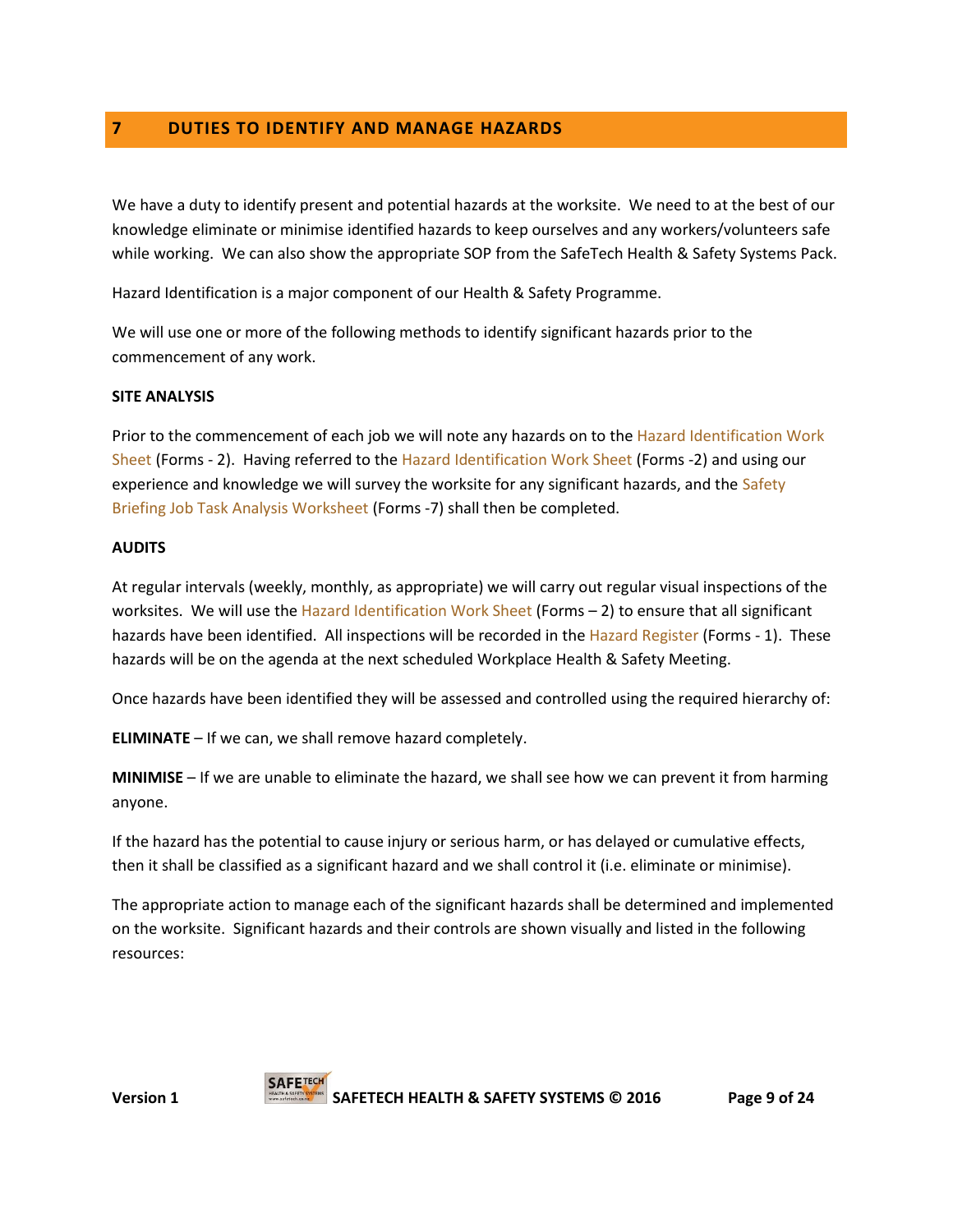- $\checkmark$  The Induction/Training Records (Forms)
- $\checkmark$  The Hazard Register (Forms 1)
- $\checkmark$  SOPs (Schedule 2)

Where Personal Protection Equipment (PPE) is identified as the main hazard control, this will be supplied to all contractors and employees, or strongly recommended that they wear.

We are also responsible for ensuring PPE is in good condition, appropriate for the task and correctly worn or used.

The identified hazards that could affect visitors or contractors to the worksite and the steps/actions required to control them shall also be written in the Hazard Register (Forms  $-1$ ).

We will be responsible for ensuring that the hazard controls listed on the Induction/Training Records and the Hazard Register (Forms -1) are in place.

We will be responsible to inform other employees/contractors and visitors to the site of any existing hazards, the required controls and the requirement to identify and report any potential hazards to the supervisor. Where possible this information will be displayed at the entrance to the worksite.

# **8 HAZARD REPORTING**

We have a duty to record and report any hazards as soon as we are made aware of them. We will encourage any workers/volunteers to report any hazard as soon as identified. A Hazard Register (Forms – 1) is available to all workers/volunteers so that the hazard can be recorded, and then methods of control or corrective actions can be taken to remedy them.

# **9 EMERGENCY PROCEDURES**

It is essential that all workers/volunteers are aware of the emergency procedures where reasonably practicable that are in place on the worksite. Evacuation Procedures (Forms - 18).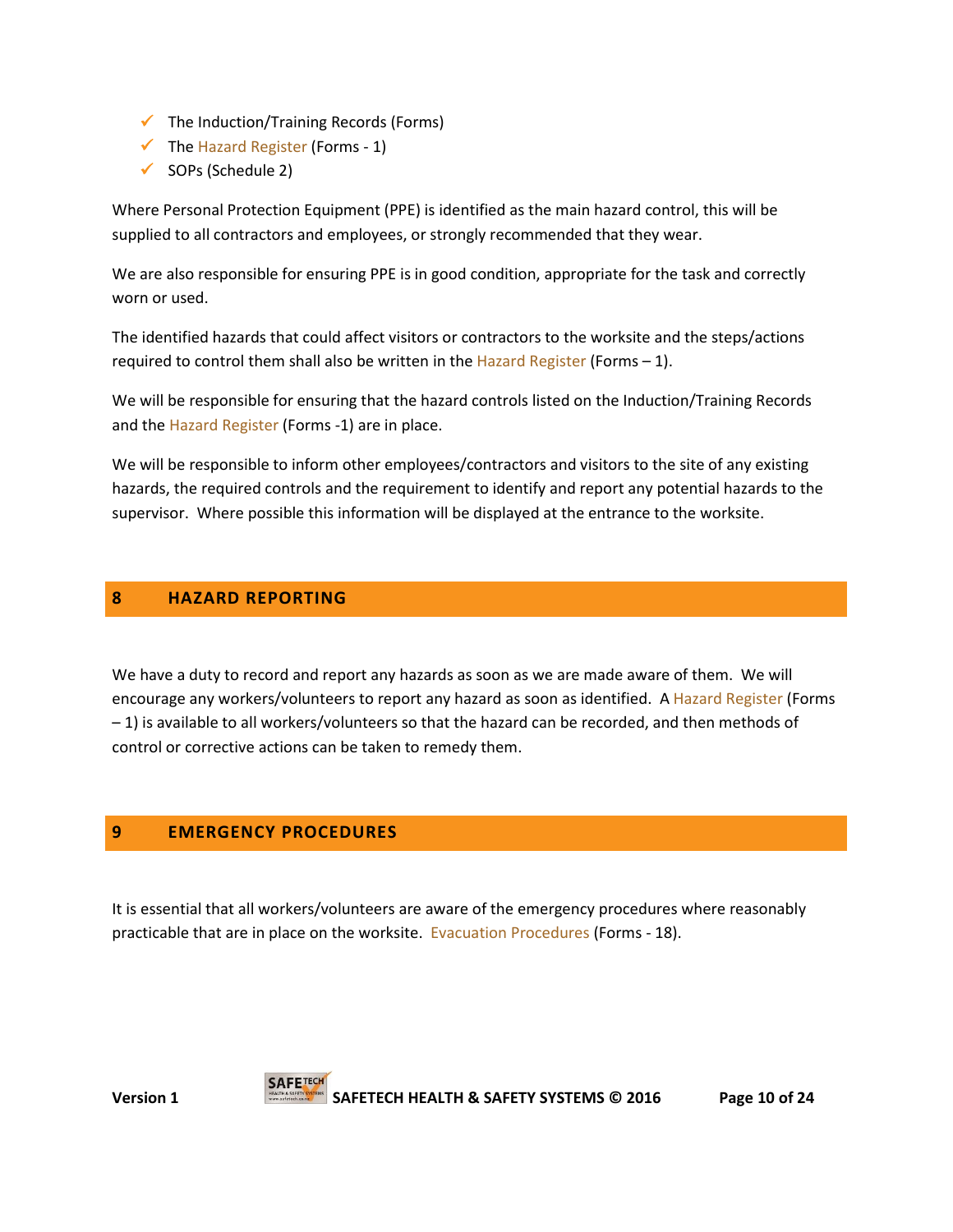# **10 ACCIDENT REPORTING**

All accidents need to be reported by filing an Accident/Incident/Improvement Form (Forms – 3). This needs to be done as soon as reasonably practicable and followed up with a plan to minimise or eliminate the hazard concerned. Workers/volunteers then need to be informed of the hazard and its potential for harm, so to develop a heathier and safer work environment.

Any incident that causes serious harm needs to be reported to WorkSafe New Zealand, as soon as possible after the accident has occurred, and WorkSafe Serious Harm Form (Forms - 23) needs to be completed and filed accordingly directly with WorkSafe. The accident scene is to remain undisturbed until cleared by WorkSafe as appropriate.

The notification needs to be made by email, telephone or fax – not by post. The notification will describe:

- $\checkmark$  What has happened
- $\checkmark$  To whom; and
- $\checkmark$  Where

The purpose of the notification is so that WorkSafe New Zealand can determine whether or not to investigate the serious harm. Within 7 days after the occurrence, and in addition to the notification above, I must provide written notice to the nearest branch of WorkSafe New Zealand.

The WorkSafe Accident Investigation Form (Forms - 24) also needs to be filled out as soon as practicable, and filed in the business records.

# **11 ACCIDENT NOTIFICATION AND INVESTIGATION**

We have a legal obligation to record and investigate incidents as they occur on the worksite. This is to ensure that we all learn from them, and avoid similar incidents occurring in the future.

We must record every accident that harmed or might have harmed anyone working on our worksite, including serious harm to ourselves while at work.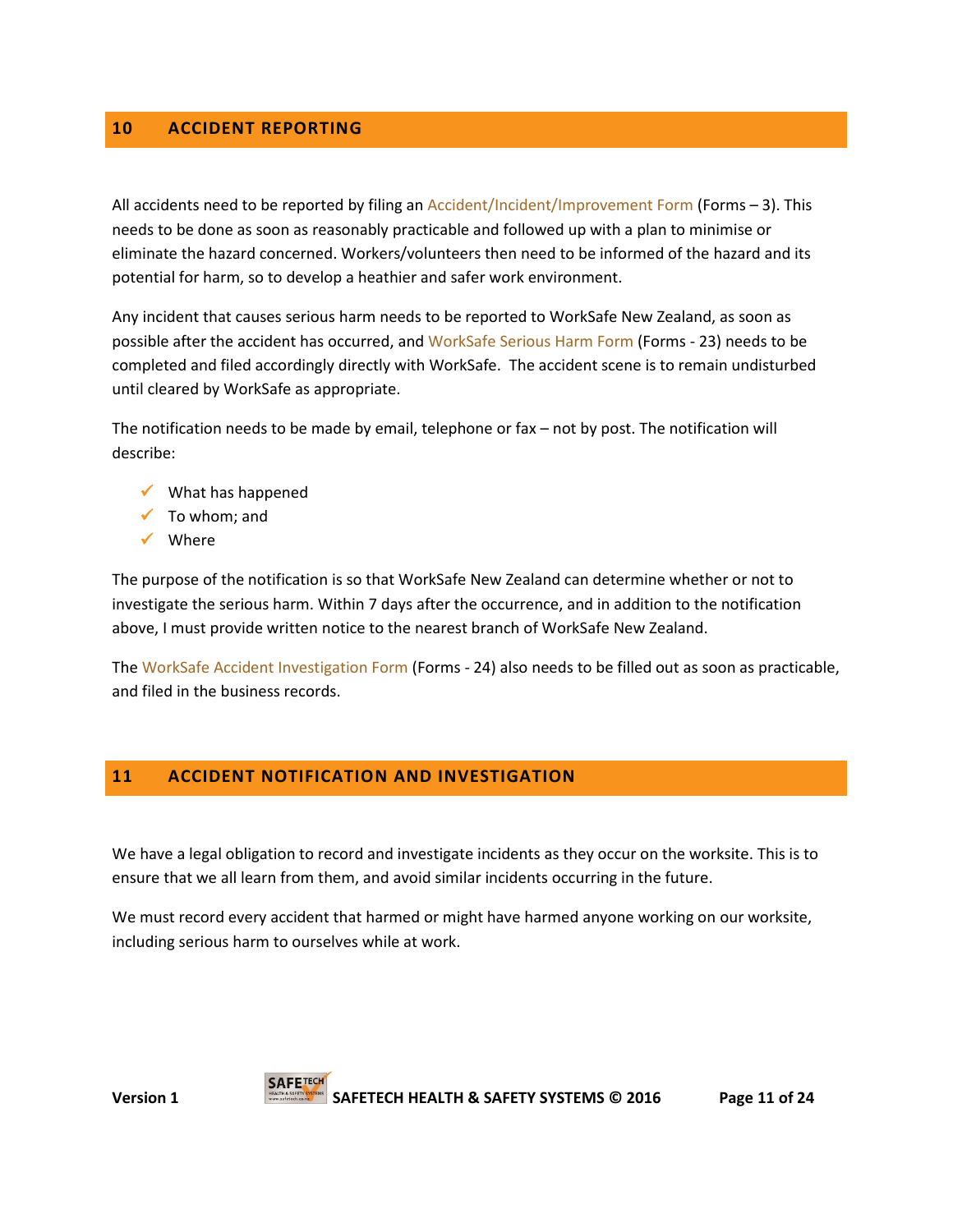The Accident/Incident/Improvement Form (Forms – 3) contains all information required by regulation to be filled out. An entry in the Accident/Incident Register (Forms - 4) must be completed for every accident or incident, or any occurrences of serious harm which results from a hazard on the worksite.

It is our duty to record and investigate any accident/incident occurring on our worksite. This means that we must strictly adhere to the requirement to record and report any accidents, including 'near misses', where someone could have been injured or harmed.

Under the Act we are required to investigate any serious accident/incident. This is to determine whether it was caused by, or arose from a significant hazard. It does not matter whether the person exposed to the hazard is a worker or not.

An Accident/Incident/Improvement Form (Forms - 3) needs to be completed, and filed accordingly.

Information may come verbally, or via a Complaints/Compliments Form (Forms - 5). This information will be transferred to an Accident/Incident/Improvement Form (Forms – 3) and noted in the Accident/Incident Register (Forms – 4) until satisfaction and 'Closed Out'.

# **12 MEETINGS**

Regular Health & Safety Meetings should be held and dates recorded, along with times and topics discussed. Every week a Toolbox Safety Meeting needs to be held, with minutes recorded. Toolbox Safety Meeting Minutes (Forms - 14). Every six months, a Safety Meeting should be conducted. Safety Meeting Minutes & Agenda (Forms - 15).

These meetings will ensure the ongoing identification of hazards – potential and current, and ways to eliminate or minimise.

Any complaints or compliments should be filed on a Complaints/Compliments Form (Forms - 5), as this will be valuable information to assist health and safety performance standards.

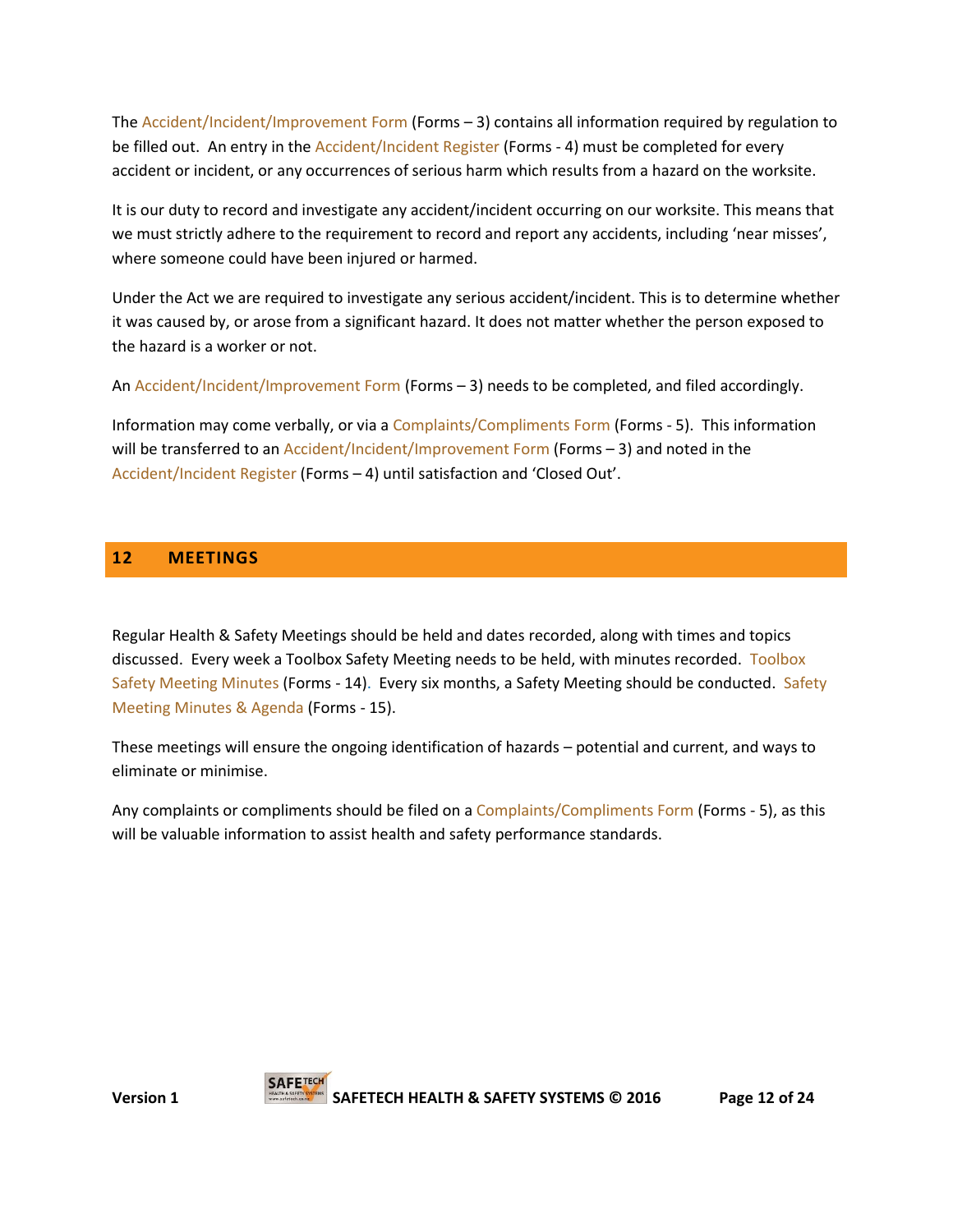# **13 CHEMICALS**

#### **CHEMICALS**

All chemicals stored on the business premises should be listed in the Chemical Register (Forms - 20). Store incompatibles separately and remember to keep Flammables away from Oxidisers.

Signs must be displayed when hazardous substances are present at a site above certain threshold quantities. The need for signage is dictated by the hazard classification of the substance(s) and the quantity stored. For further clarification refer to the Hazardous Substances and New Organisms (HSNO) Act 1996 legislation. Restrict access to areas where chemicals and sprays are being used.

Manufacturers and suppliers can only sell products that are correctly labelled and Rural Wireless Limited must make sure that the label stays on the container and remains readable. All chemicals are classified, which indicates the hazardous properties of a substance.

- Never put hazardous substances in food or drink containers, as people may eat or drink it by mistake.
- Always read the label before using, so you know what you are dealing with.
- $\checkmark$  Current (less than 5 years old) Safety Data Sheets are required, and should be kept on file.
- $\checkmark$  Safety Data Sheets provide information about the hazards of the substance, how to store, handle, transport and dispose of safely.
- $\checkmark$  PPE required to be used may include any or all of the following: safety glasses, face shields, goggles, respirators, air-fed helmets, breathing apparatus, overalls, gloves, and suitable footwear – dependent on the chemicals being used.

Use of certain chemicals will require an Approved Handler Test Certificate under the Hazardous Substances and New Organisms (HSNO) Act 1996. This will be required when a chemical is:

- $\checkmark$  Highly toxic to people.
- $\checkmark$  Toxic to the environment (Eco toxic) and is used in a way that may be harmful to the environment. Such use is called wide dispersive due to the potential of the chemical to affect other than the intended area.
- $\checkmark$  Applied into or onto water.

The Approved Handler, if required, must be physically present whenever the substance is being handled, and also be available to provide assistance to anyone working with the substance.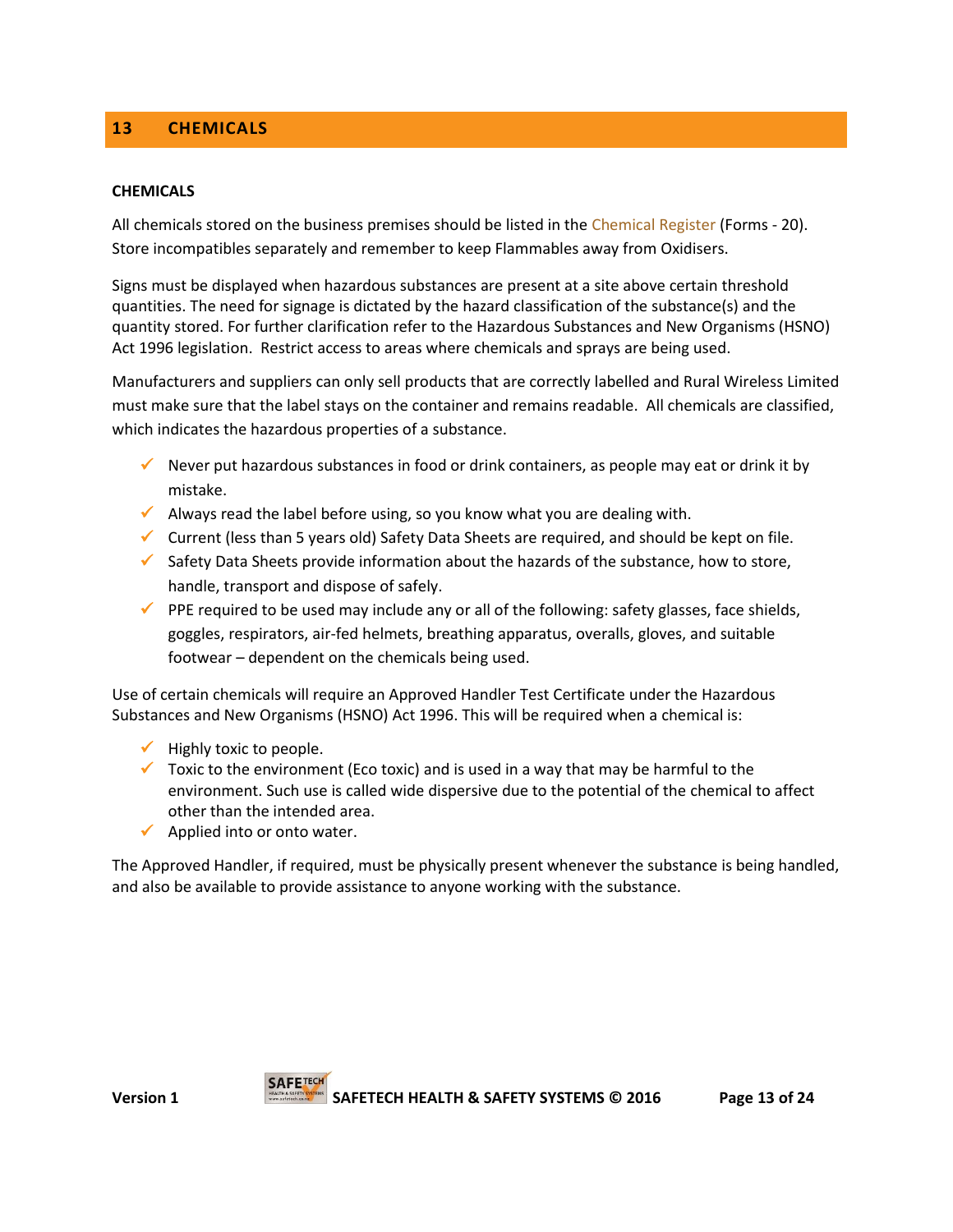# **14 DEFINITIONS**

**All practicable steps** means what is reasonable and practical given the circumstances. Whether a safety measure is reasonable will largely depend on how much harm could be done, how much is known about the hazard and how difficult or expensive it is to put protections in place.

**Accident/Incident** means an event that causes any person to be harmed; or in different circumstances, might have caused any person to be harmed.

**Contractor** means a person engaged by any person (other than as a worker) to perform any work for gain or reward.

**Due diligence** means the care that a reasonable person exercises to avoid harm to other persons or their property.

**Duty** means a moral or legal obligation; a responsibility.

**Duty holder** is a person who has a duty under HSWA. There are four duty holders – PCBUs, officers, workers, and other persons at the workplace.

**Employer** means a person who employs any other person to undertake any work for hire or reward.

**Harm** means illness, injury, or both; and includes physical or mental harm caused by work-related stress.

**Hazard** means an activity, arrangement, circumstance, event, occurrence, phenomenon, process, situation, or substance (whether arising or caused within or outside a place of work (that is an actual or potential cause or source of harm.

**Hazard control** means managing a significant hazard through elimination or minimization, and monitoring.

**Health and Safety at Work Act 2015 (HSWA)** is the key work health and safety law in New Zealand and covers nearly all workplaces and work.

**Health and Safety Committee (HSC)** supports the ongoing improvement of health and safety across the whole workforce. Committee members should meet regularly and work cooperatively to improve workers' health and safety. One of the main functions of the HSC is to assist in the development of standards, rules and policies or procedures to improve health and safety in the workplace.

**Health and Safety Representative (HSR)** is a worker who is elected by the members of their work group to represent them in workplace health and safety matters.

**Health monitoring** involves conducting health tests on workers to identify early signs of harm to their health from work, and other changes on an ongoing basis.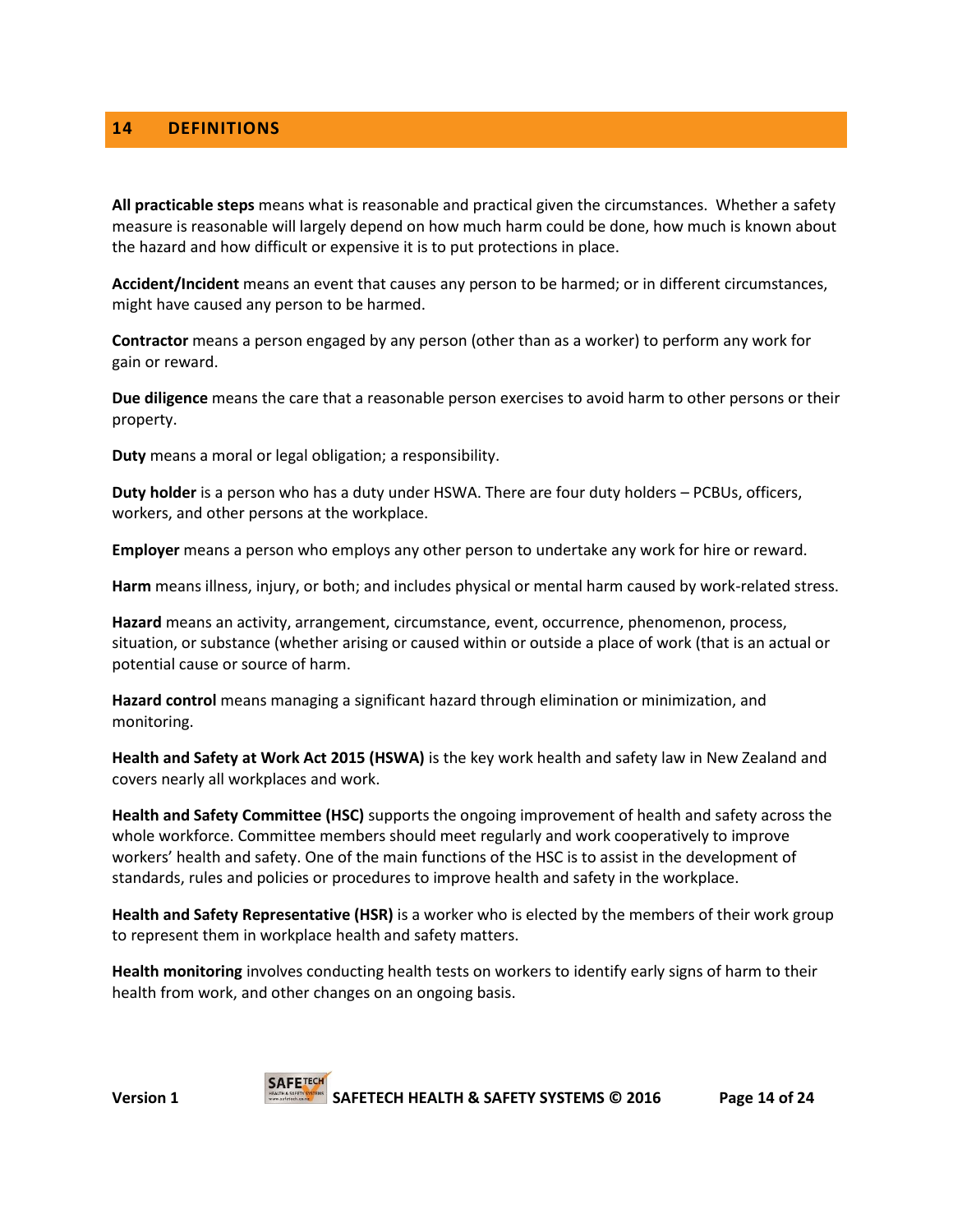**High-risk sectors** are the industries and sectors that have the highest rate of serious injuries and fatalities. This also includes operations which have the potential for one-off catastrophic events.

**Notifiable event** is when someone dies or a notifiable incident, illness or injury occurs. WorkSafe must be contacted as soon as practicable.

**Officer** is the person who holds a senior leadership position and has the ability to significantly influence the management of a business or undertaking. There can be more than one, and each has a duty.

**Person conducting a business or undertaking (PCBU)** may be an individual or an organization. A sole trader can be a PCBU.

**Personal protective equipment (PPE)** is anything used or worn by a person to minimise the risks to their health and safety.

**Persons in Control of the Worksite** includes a person who owns, leases, subleases or occupies a place of work, or who owns, leases or subleases plant or equipment used in a place of work.

**Primary duty of care** – (in the context of HSWA) a business or undertaking must ensure, so far as reasonably practicable, the health and safety of its workers and that other people are not put at risk by its work. A self-employed person will ensure his or her own safety in the same way.

**Principal to a Contract** means a person who engages any person (otherwise known as a worker) to carry out any work for gain or reward.

**Risk** is the likelihood of certain consequences (injury, illness, or death) occurring when a person is exposed to a hazard.

**Significant hazard** means a hazard that is an actual or potential cause or source of serious harm.

**Serious harm** means death, or harm of a kind or description set out in the first schedule to the Act, or declared by regulation to be 'serious' for the purposes of this Act.

**So far as is reasonably practicable** – for the purposes of managing risks, so far as is reasonably practicable is a balance between what is possible (that being the highest level of protection) and what is achievable (that being reasonable in the circumstances).

**Structure** includes anything constructed and it can be permanent, temporary, fixed, or moveable. Structures can include buildings, bridges, towers, frameworks, pipelines, quarries, and underground works including shafts and tunnels.

**Visitors** include groups such as customers, hospital patients, contractors or other visitors to the workplace, a worker's family, passers-by, and any other person who may be affected by the work activity.

**Volunteer** is a person acting on a voluntary basis (whether or not the person receives out-of-pocket expenses).

**SAFETECH Version 1 SAFETECH HEALTH & SAFETY SYSTEMS © 2016 Page 15 of 24**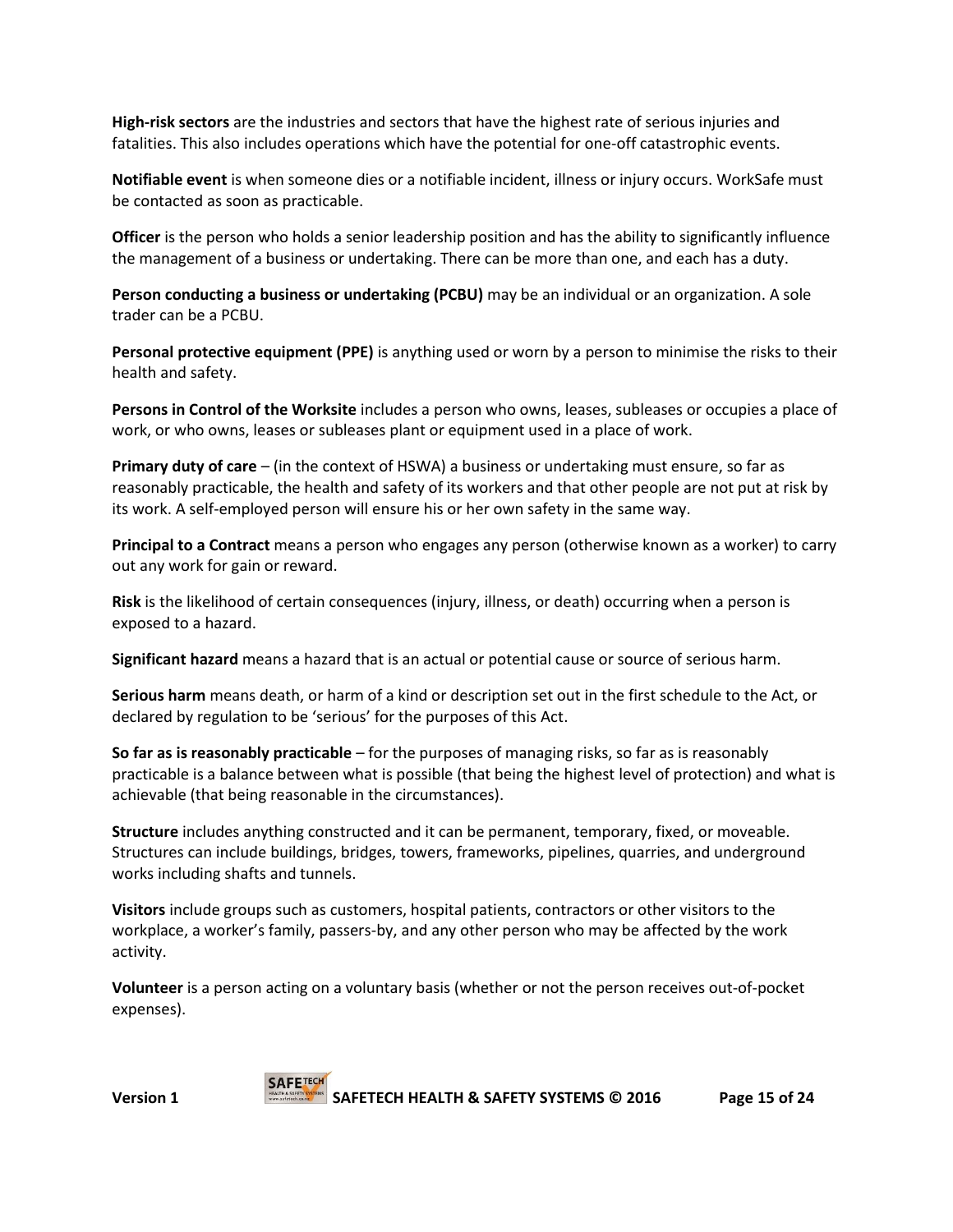**Volunteer association** is a group of volunteers working together for one or more community purposes, where none of the volunteers employs anyone to carry out work for the volunteer association.

**Worker** means any person of any age employed by an employer to undertake any work for hire or reward under a contract of service.

**Workplace/Worksite** means a place (whether or not within or forming part of a building, structure or vehicle) where any person is to work, is working, for the time being works, or customarily works, for gain or reward.

**WorkSafe** is the government agency that is New Zealand's work health and safety regulator.

# **15 ENVIRONMENTAL CONSERVATION POLICY**

Rural Wireless Limited will conserve and protect the environment by ensuring:

- $\checkmark$  Workers/volunteers/contractors keep within the assigned area
- $\checkmark$  No unnecessary disturbance to the flora or fauna, including loud noise or smoke
- $\checkmark$  No rubbish or any matter to be dropped or left behind
- $\checkmark$  Nothing to be taken away from the work area that hadn't been carried in
- $\checkmark$  No chemicals or hazardous substances to be emptied down sinks, drains or into waterways
- $\checkmark$  Current conservation management issues will be researched, updated and adhered to by the Operator.

This policy will be reviewed on or before 09 July 2017

SIGNED BY:

NAME:

DATED: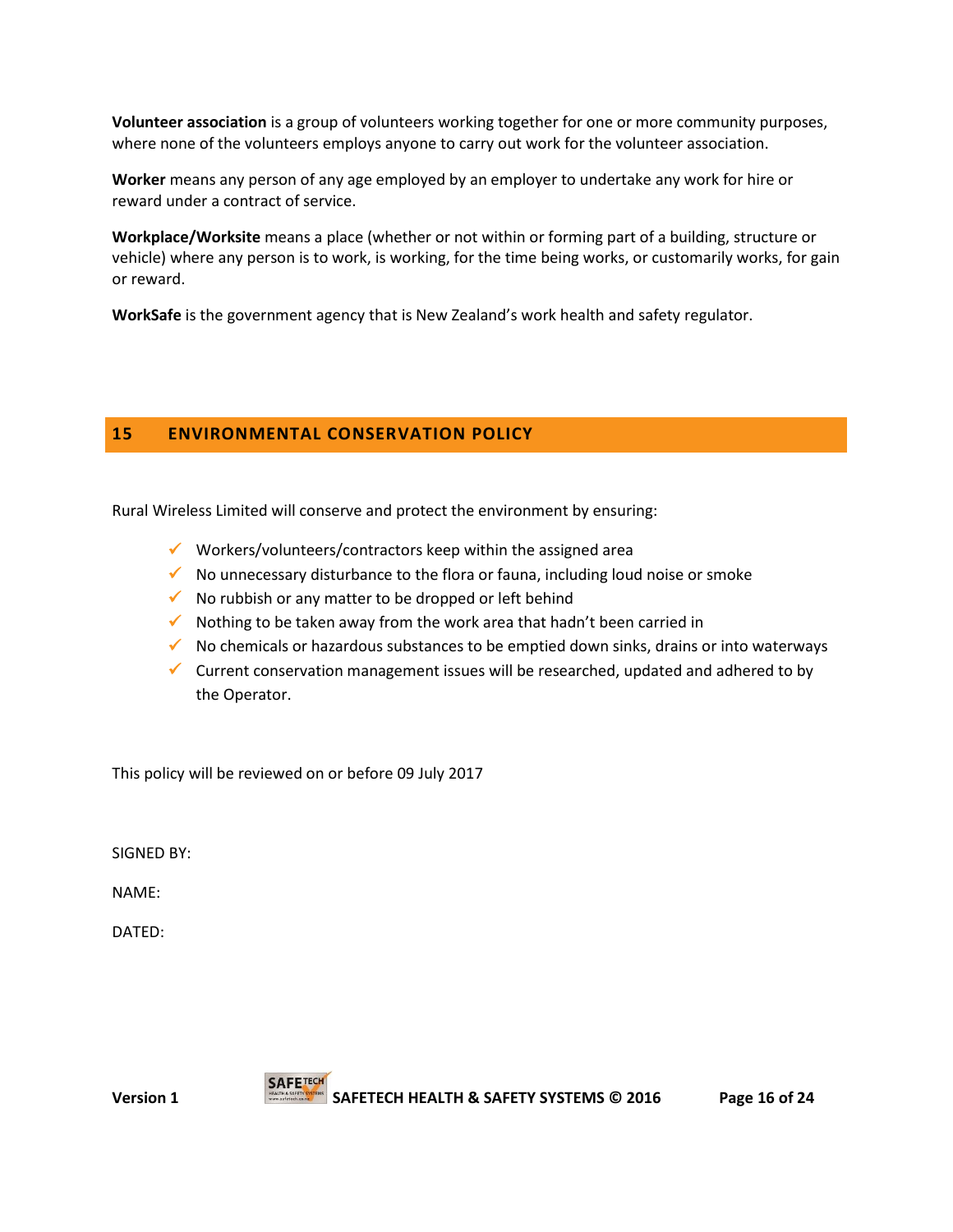# **PART TWO**

#### **SCHEDULE 1 – DESCRIPTIONS**

#### **MANUAL ACTIVITIES**

#### *Lifting*

Incorrect lifting can lead to back injuries – one of the most common workplace injury claims. Use correct lifting procedures to minimise the risk of injury. Bend your knees, so to keep your spine in better alignment, and allow your legs to do the work.

- $\checkmark$  Take a balanced stance with your feet about a shoulder-width apart. One foot can be behind the object and the other next to it.
- $\checkmark$  Squat down to lift the object, but keep your heels on the floor. Get as close to the object as you can.
- $\checkmark$  Use your palms (not just your fingers) to get a secure grip on the load. Make sure you will be able to maintain a hold on the object without switching your grip later.
- $\checkmark$  Lift gradually (without jerking) using your leg, abdominal and buttock muscles and keeping the load as close to you as possible. Keep your chin tucked in so as to keep a relatively straight back and neck line.
- $\checkmark$  Once you are standing, change directions by pointing your feet in the direction you want to go and turning your whole body. Avoid twisting at your waist while carrying a load.

By following these lifting guidelines and by practicing good body/back management, you can prevent back injuries.

#### *Working in Confined Spaces*

*A Confined Space is defined as an enclosed or partially enclosed space that is not intended or designed primarily for human occupancy. It is liable to have an atmosphere that contains harmful contaminants or not contain a safe oxygen level. It may have contents that could cause engulfment. It may have restricted means for entry and exit.* Examples include –

- $\checkmark$  Storage tanks
- $\checkmark$  Boilers
- $\checkmark$  Silos
- $\checkmark$  Pits
- $\checkmark$  Pipes & Sewers
- $\checkmark$  Shafts & Ducts & Ceiling Space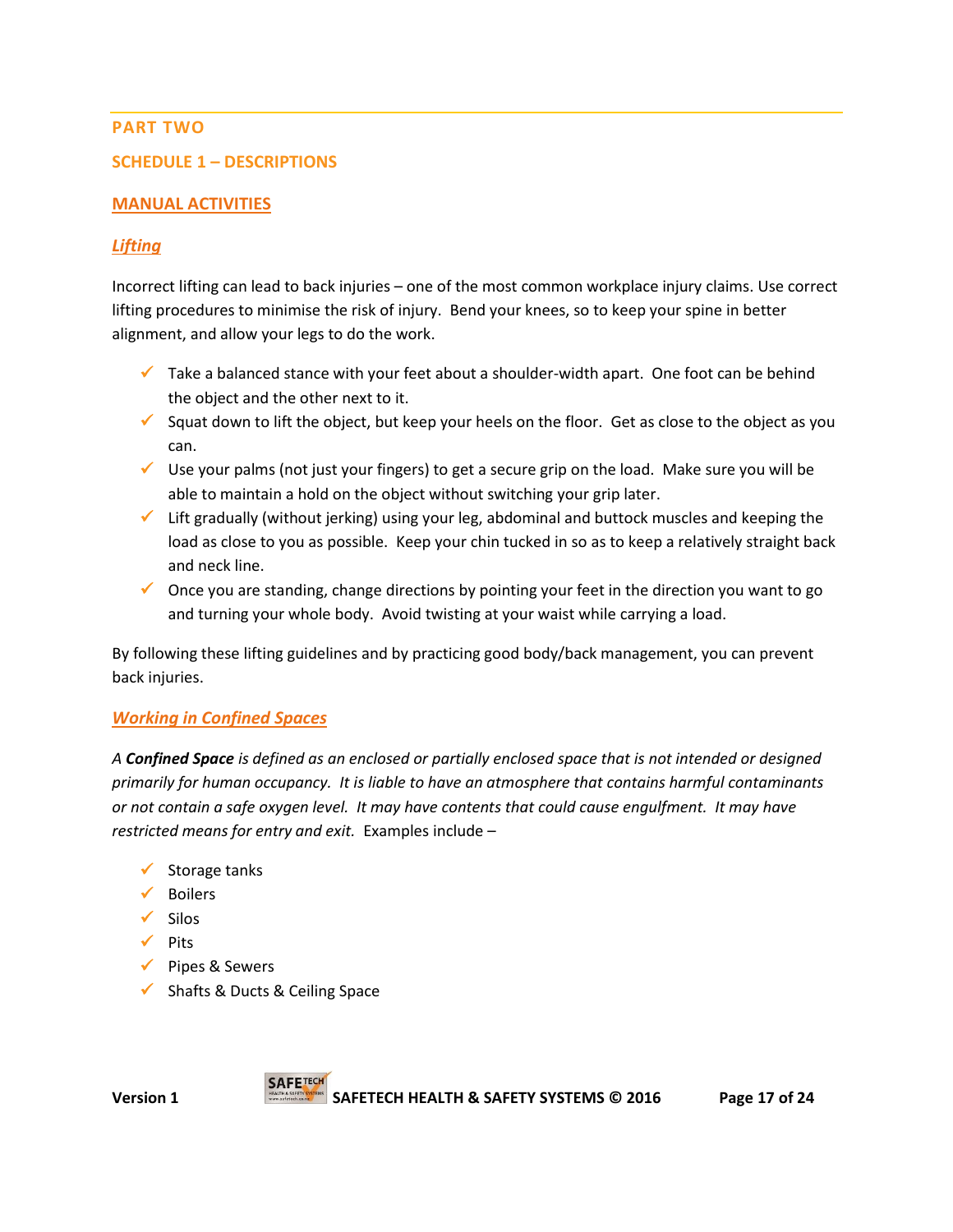For further information and guidance always refer to WORKSAFE Fact Sheet *Confined Spaces: Planning Entry and Working Safely in a Confined Space - Confined Space work is covered by an Australian Standard AS 2865 Confined Spaces.*

Insufficient knowledge of the work being carried out is major hazard therefore it is recommended that anyone involved in Working in Confined Spaces attend a relevant NZQA accredited safety training course.

Use the Safety Briefing Job Task Analysis Worksheet (Forms – 7) prior to commencing work.

- $\checkmark$  Always select the right equipment for the job.
- $\checkmark$  Check if the work is able to be done without entering the Confined Space.
- $\checkmark$  Clean the Confined Space to remove any harmful material and purge to remove gases or vapours. Oxygen deficient atmospheres may cause brain damage or death so test the atmosphere for safe oxygen levels and for toxic contaminants using a suitable detector.
- $\checkmark$  Ventilate the space if necessary and use appropriate breathing apparatus and PPE where required.
- $\checkmark$  The person responsible for the work should issue a written authority prior to the commencement of any work – WORKSAFE Permit to Work Form (Forms - 22).
- In some cases it may be necessary to have a trained stand by assistant outside the Confined Space ready to take action should any emergency arise. Ensure there is two-way communication in use.

#### *Working at Height*

*Working at height means working in a place where a person could be injured if they fell from one level to another. This can be above or below ground level.*

Appropriate fall controls should be put in place regardless of the duration of the task. Use the Safety Briefing Job Task Analysis Worksheet (Forms – 7) prior to commencing work. Always select the right equipment for the job to be done. *Ladders and step ladders do not offer fall protection and therefore should be the last form of work access equipment to be considered.*

Below are some examples of commonly used protection systems. For further information and guidance always refer to *MBIE Best Practice Guidelines for Working at Height in New Zealand*.

Insufficient knowledge of the work being carried out is major hazard therefore it is recommended that anyone involved in Working at Heights attend a relevant NZQA accredited safety training course.

*Edge Protection is used to prevent persons, objects or materials from falling. Areas where the likelihood of a fall exists and Edge Protection should be used include –*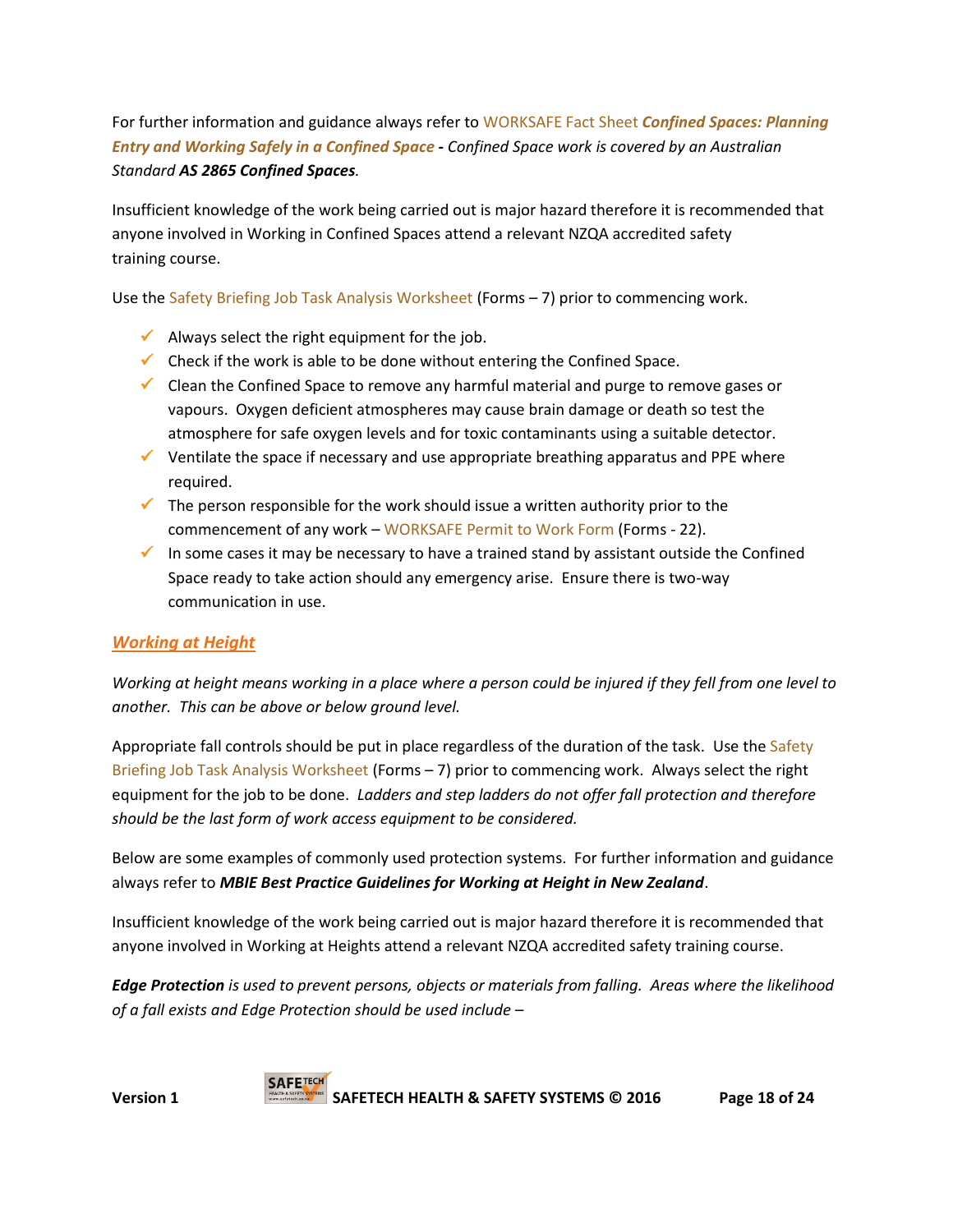- *Perimeters of working places*
- *Openings*
- *Where there is brittle material that cannot safely support the weight of a person*

Some examples of Edge Protection include Scaffolding and Guardrails.

*Mechanical Access Plant includes all mechanically operated plant that can be used to gain access for the purpose of working at height. Commonly used Access Plant includes –*

- *Mobile Elevating Work Platforms (MEWPs)*
- *Forklift Platforms*
- *Crane Lift Platforms*
- *Vehicle Extension Arms*
- *Knuckle Booms*

These specialised pieces of equipment must be operated within the manufacturer's guidelines by a competent and trained person.

*Safety Mesh is the preferred system for protecting construction workers against falling through a roof. It should be used in conjunction with appropriate edge protection such as guardrails.*

*Harness Systems enable a person to be positioned and safely supported at a work location for the duration of the task being undertaken at height. They include –*

- *Total Restraint Systems*
- *Fall Arrest Systems*
- *Work Positioning Systems*
- *Industrial Rope Access Systems*
- *Safety Lin*es

*Temporary Work Platforms (TWPs) should be constructed by a competent person and used for specific work that is most often under five metres in height.* Some examples include –

- $\checkmark$  Trestle Scaffolds
- $\checkmark$  Step Platforms
- $\checkmark$  Stilts

*Catch Platforms are platforms that are attached to a scaffold to contain debris falling from a working platform. They are designed to catch debris and should not be used to catch persons.*

*Soft Landing Systems (SLSs) are used to mitigate the effect of falls from height during construction by providing an energy-absorbing landing area. Principally used inside a building they do not prevent a fall but may minimise the harm from one.*

**SAFETECH Version 1 SAFETECH HEALTH & SAFETY SYSTEMS © 2016 Page 19 of 24**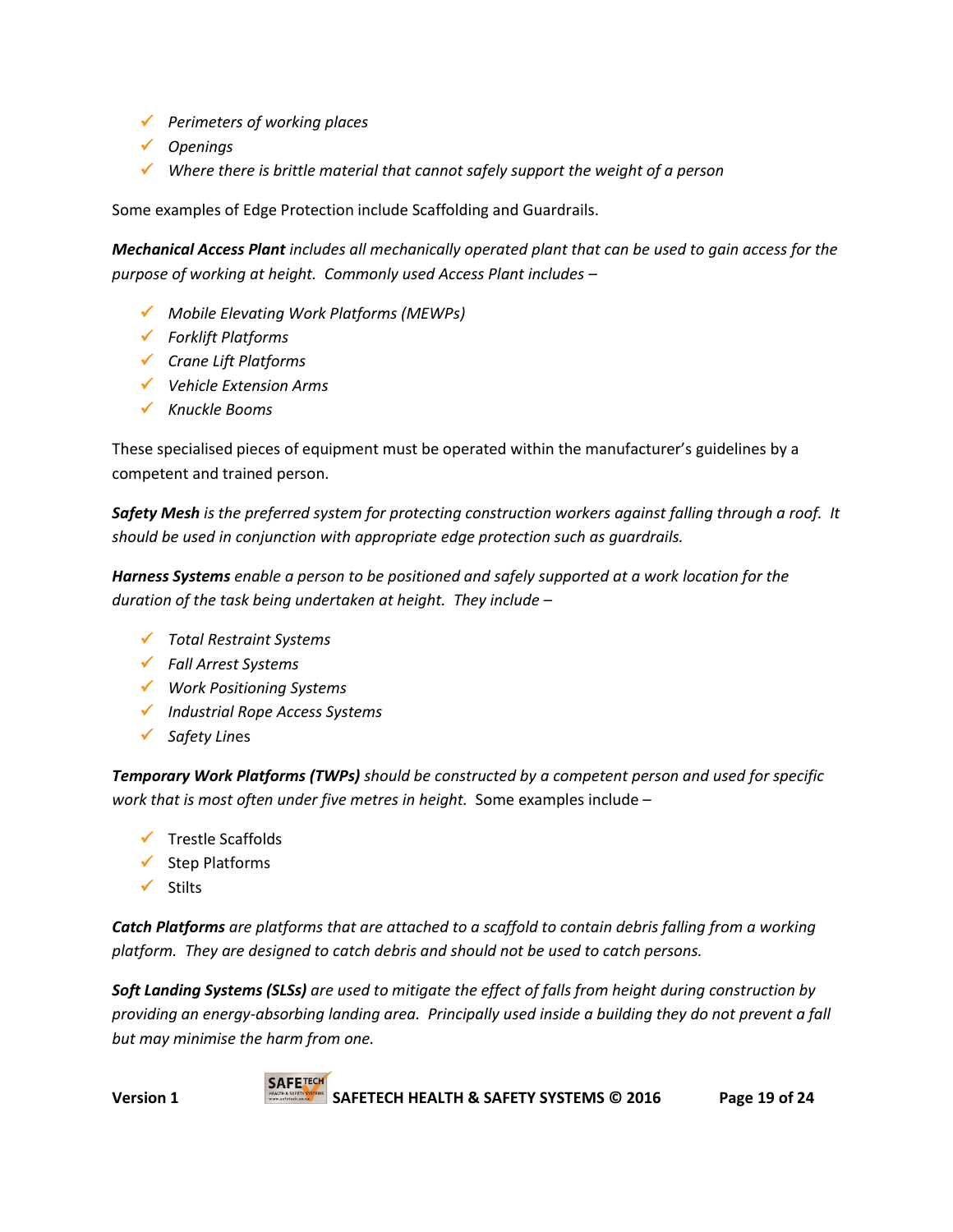*Safety Nets are used on construction sites and similar works mainly to arrest a person's fall, although they can be used to catch or contain debris.*

*Fixed Roof Ladders & Crawl Boards may be used to provide access or on pitched or brittle roofs. Crawl Boards should have a minimum width of 450 mm and have handrails. Roof Ladders should be used on pitched roofs over 25 degrees.*

# **TOOLS of THE JOB**

# *PPE & Workwear*

Some examples of PPE include:

- $\checkmark$  High Visibility Clothing
- $\checkmark$  Work boots
- $\checkmark$  Gloves
- $\checkmark$  Sunglasses
- $\checkmark$  Sun hat or cap
- $\checkmark$  Sunscreen

# *Testing & Tagging Power Cords & Appliances*

The standard that applies in New Zealand is AS/NZS 3760 In-service inspection and testing of electrical equipment.

The Standard indicates: The frequency of testing given the type of environment the power cord or appliance is being used in the tests that need to be completed.

The standard AS/NZS 3012 Electrical Installations – Construction and Demolition Sites gives the requirements for testing and tagging appliances at construction and demolition sites.

# *Basic Stock Handling*

Any livestock can be unpredictable, so all practicable steps should be taken to deal with the physical hazards that may be present. Inexperienced people should always be supervised, after having been instructed on how to handle the type of stock they are working with.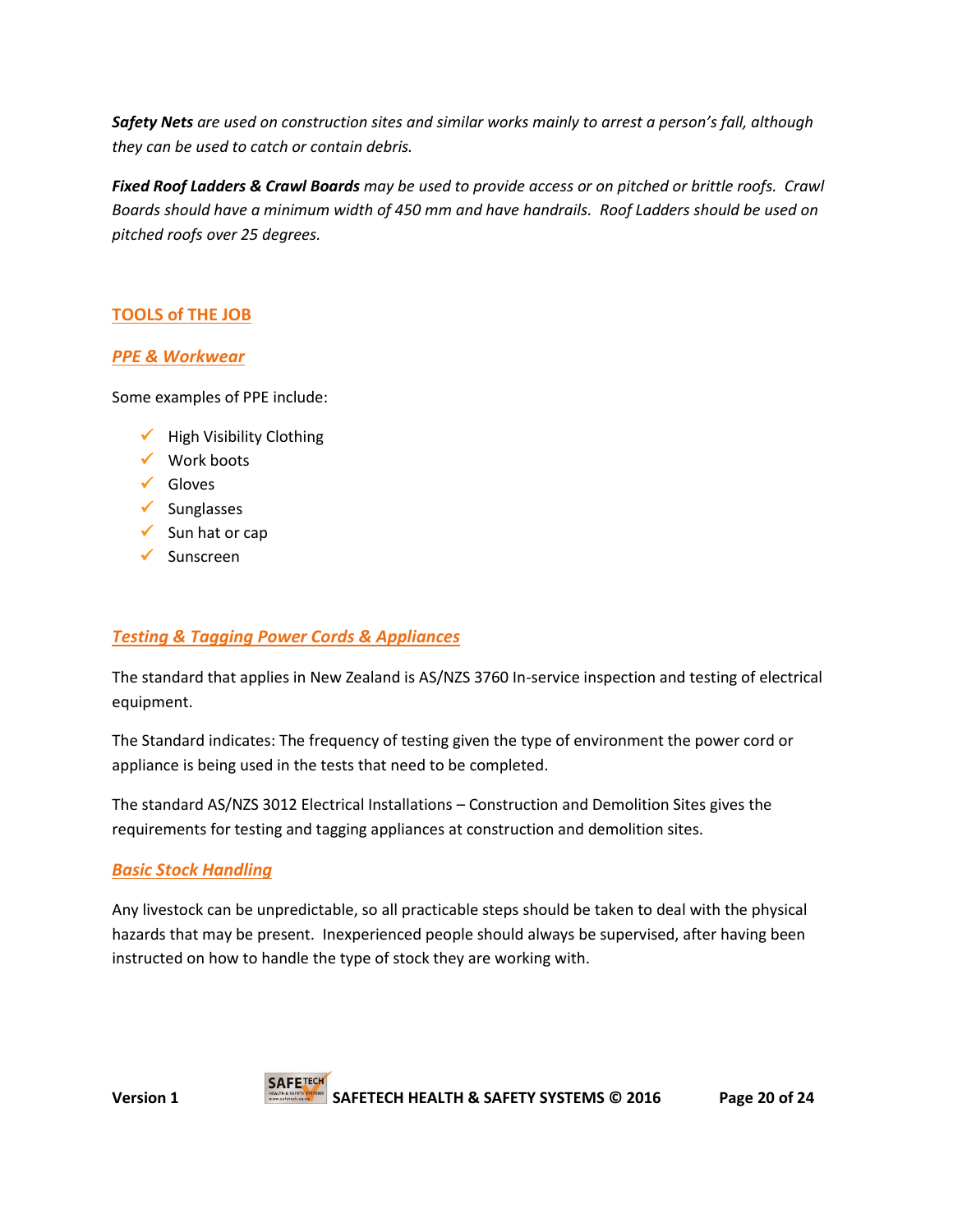# **HEALTH & WELLBEING**

#### *Dehydration*

As body temperature goes up, so does the level of dehydration. Mental performance and concentration therefore goes down, which not only affects performance but can compromise safety as well. So it is important to keep hydrated by replacing the fluids lost. You are already dehydrated once you feel thirsty, so it is important to keep rehydrated by drinking at regular intervals.

Water is the best liquid source to rehydrate. Alcohol can dehydrate as it removes more water from the body.

It is important that everyone is aware of the symptoms of dehydration, and prevent/treat accordingly.

Symptoms include:

- $\checkmark$  Thirst a dry mouth
- $\checkmark$  A rapid pulse
- $\checkmark$  Feeling drowsy, disorientated and irritated.

Ways to manage dehydration:

- $\checkmark$  Provide sufficient access to fluids for all workers, especially while outside
- Consider altering the work schedule so that the heavier work is done during the cooler periods
- $\checkmark$  If possible, provide shade
- $\checkmark$  Allow rest breaks to be taken in cooler areas
- Ensure that workers are fit for the job, and are not taking medication that will impair their ability to cope with the heat.

62% of the body is water so it is vital to keep hydrated, as not replacing fluids lost through everyday activities can lead to severe health problems.

#### *Fatigue*

Fatigue affects a person's health, increases the chance of workplace injuries occurring, and therefore reduces performance and productivity in the workplace. It is the state of feeling tired, weary or sleepy resulting from insufficient sleep, prolonged mental and physical work, or extended periods of stress or anxiety. Boring or repetitive tasks can intensify feelings of fatigue.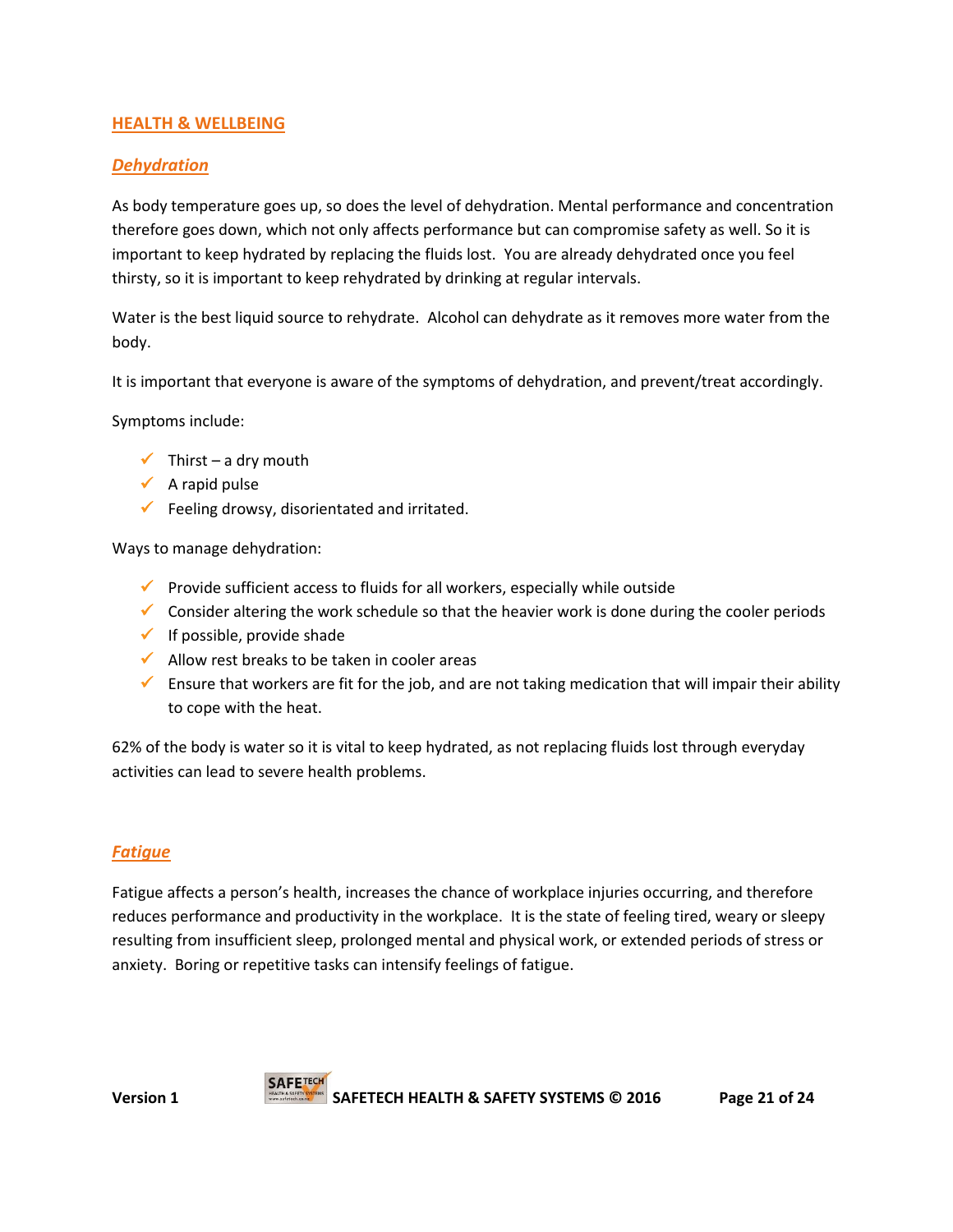Affects the ability to work in the following ways:

- $\checkmark$  Affects ability to make decisions
- $\checkmark$  Reduces communication skills
- $\checkmark$  Reduces ability to handle stress
- $\checkmark$  Failure to respond to changes in surroundings or information provided
- $\checkmark$  Increases tendency for risk-taking
- $\checkmark$  Reduces reaction time
- $\checkmark$  Causes errors in judgement
- $\checkmark$  Increases forgetfulness
- $\checkmark$  Reduces productivity
- $\checkmark$  Increases accident rates

Signs and symptoms include:

- $\checkmark$  Tiredness
- $\checkmark$  Sleepiness
- $\checkmark$  Irritability
- $\checkmark$  Giddiness
- $\checkmark$  Loss of appetite
- $\checkmark$  Digestive problems
- $\checkmark$  Increased susceptibility to illness

#### *Sunburn*

With the deterioration of the ozone layer, places where people work outdoors are at a greater risk of suffering from skin cancers from exposure to solar ultraviolet radiation.

It is essential to isolate or minimise the effects on workers from this exposure. This involves:

- $\checkmark$  Assessing the exposure
- $\checkmark$  Training and education workers
- $\checkmark$  Using hats and sunscreen, and other methods to minimise exposure
- $\checkmark$  Detecting skin cancers early.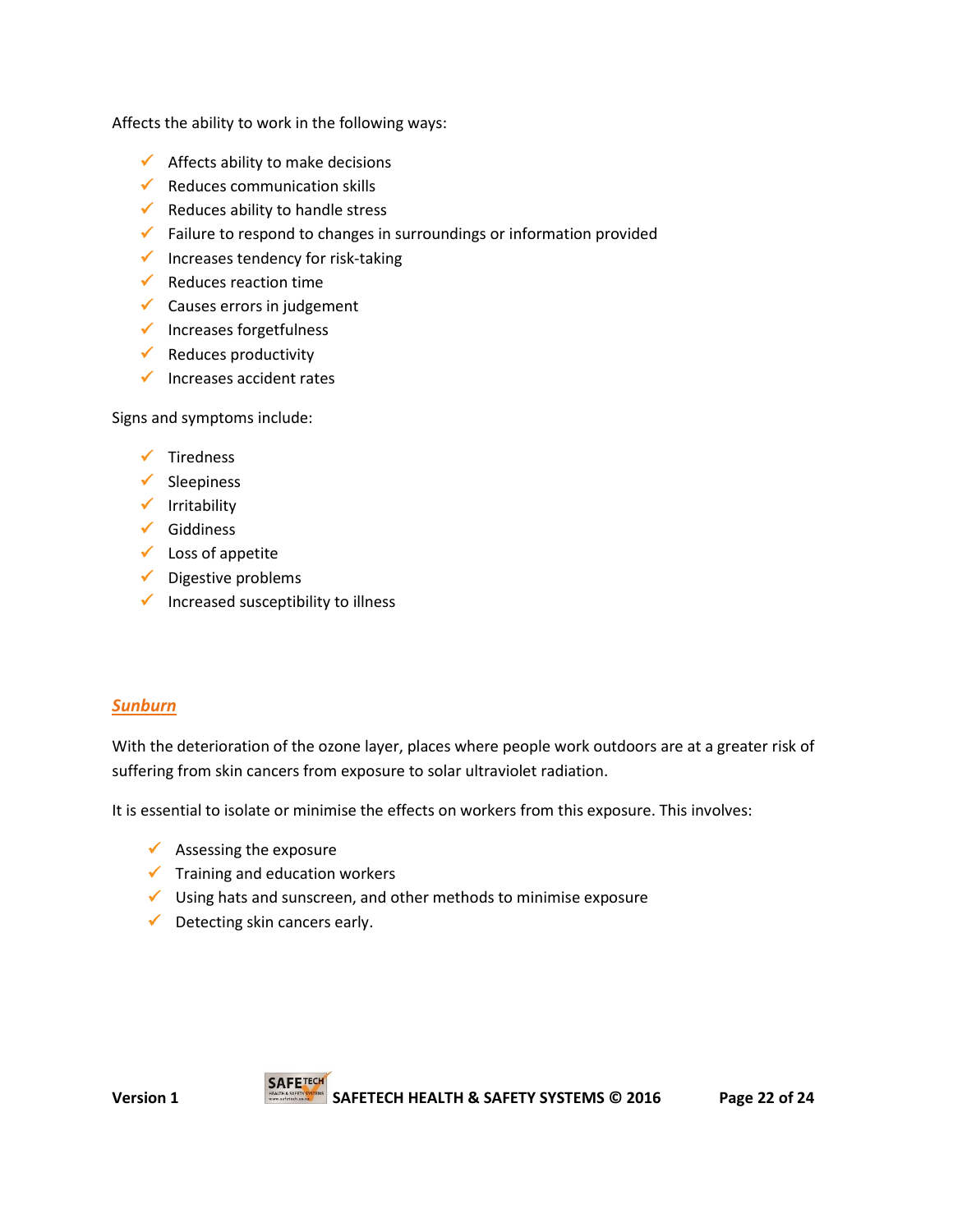# **SCHEDULE 2**

#### **SOPs - STANDARD OPERATING PROCEDURES**

Hand Drill – Cordless

Step Ladder